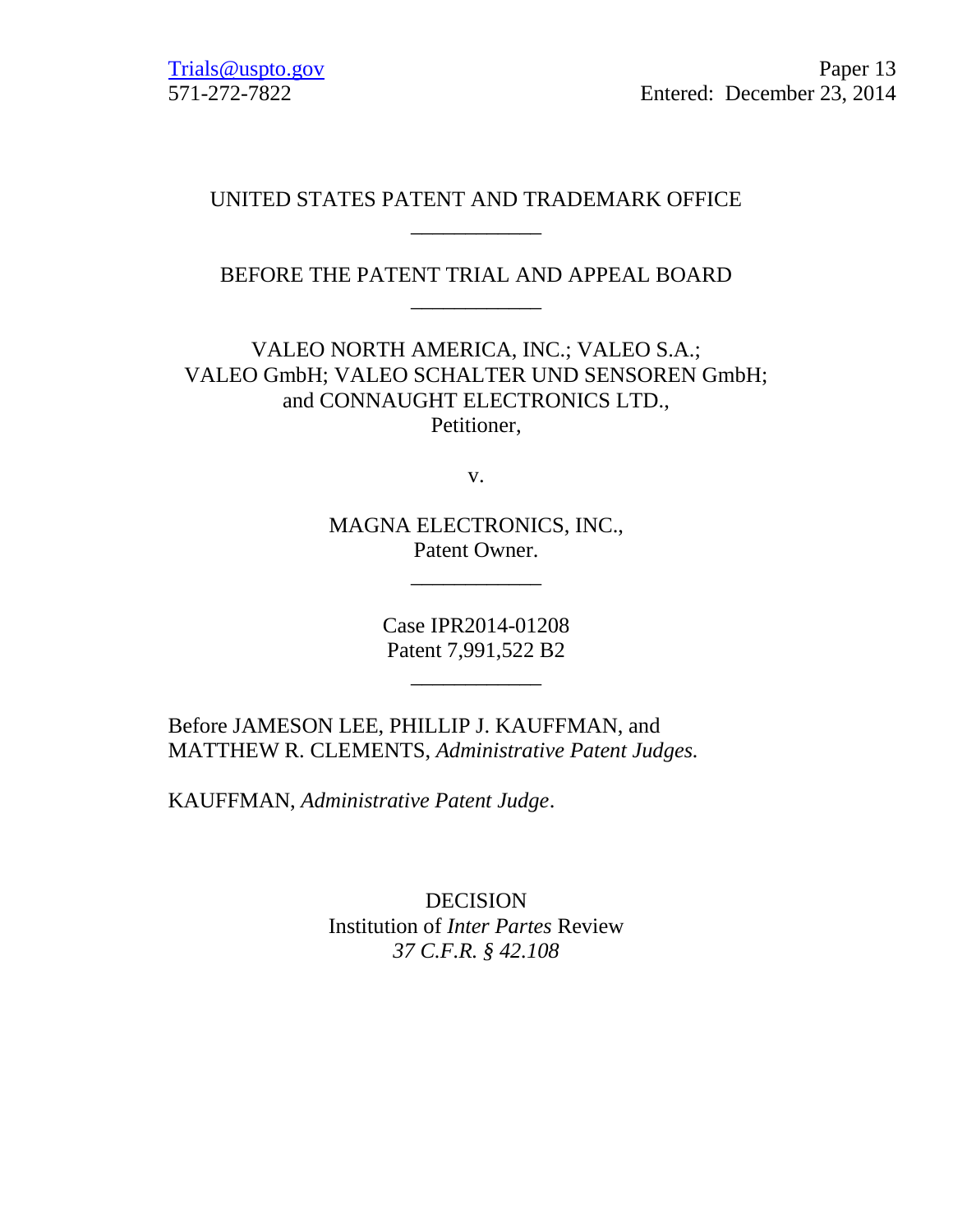### I. INTRODUCTION

Valeo, North America, Inc., Valeo S.A., Valeo GmbH, Valeo Schalter und Sensoren GmbH, and Connaught Electronics Ltd. (collectively, "Petitioner") filed a Petition (Paper 1, "Pet.") to institute an *inter partes* review of claims 2–5, 7, 11, 12, 16–26, 28, 32–35, 37, 40, and 44–46 of U.S. Patent No. 7,991,522 B2 (Ex. 1001, "the '522 patent"). Patent Owner, Magna Electronics, Inc., filed a timely Preliminary Response (Paper 6, "Prelim. Resp."). After considering the record to this point in the proceeding, we determine that Petitioner has demonstrated a reasonable likelihood of prevailing with respect to claims 2, 3, 5, 7, 11, 12, 18, 19, 21–26, 28, 32–35, 37, 40, and 44–46 of the '522 patent, but Petitioner has not made such a demonstration with respect to claims 4, 16, 17, and 20. *See* 35 U.S.C. § 314.

#### II. BACKGROUND

#### *A. Related Proceedings*

 $\overline{a}$ 

### *1. Prior Petition*

Petitioner previously filed a petition for *inter partes* review of the '522 patent challenging claims 1–50, and we instituted with regard to claims 1, 6, 8–10, 13–15, 27, 29–31, 36, 38, 39, 41–43, and 47–50. *Valeo, Inc. v. Magna Elects., Inc*., Case IPR2014-00221, slip op. at 2 (PTAB May 29, 2014) (Paper 13) ("the 221 Decision to Institute").<sup>1</sup> Thus, the Petition at hand challenges the claims that were challenged but not instituted in the 221 IPR. Pet. 1.

<sup>1</sup> The 221 Decision to Institute is filed as Ex. 1004 of the proceeding at hand. We refer that proceeding in general as "the 221 IPR."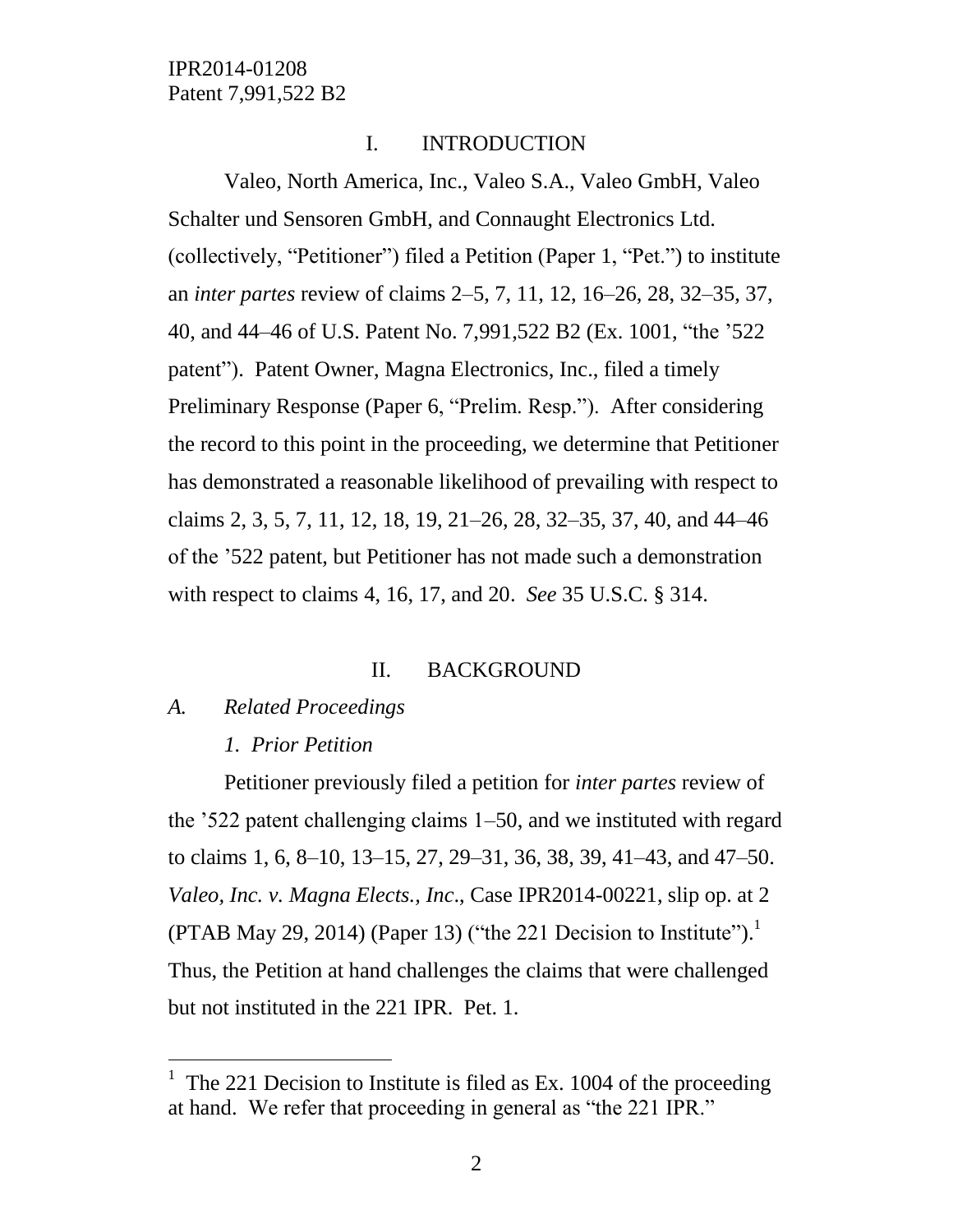*2. Other Inter Partes Reviews*

The '522 patent is a continuation of application 12/764,355, now U.S. Patent No. 7,877,175 B2, which is the subject of *inter partes* reviews, also filed by Petitioner, designated IPR2014-00227 and IPR2014-01206.

Related U.S. Patent No. 8,386,114 B2 is a subsequent continuation of the application that matured into the '522 patent, and is the subject of *inter partes* reviews, also filed by Petitioner, designated IPR2014-00222 and IPR2014-01204.<sup>2</sup>

*3. Alleged Infringement*

 $\overline{a}$ 

Patent Owner asserted the '522 patent against Petitioner in *Magna Electronics Inc. v. Valeo, Inc*., No. 2:13-cv-11376-DRG (filed on Mar. 28, 2013) (E.D. Mich.). Pet. 3; Paper 5, 2.

<sup>&</sup>lt;sup>2</sup> U.S. Patent No. 8,386,114 B2 was also challenged in IPR2014-00223; however, the Board did not institute *inter partes* review.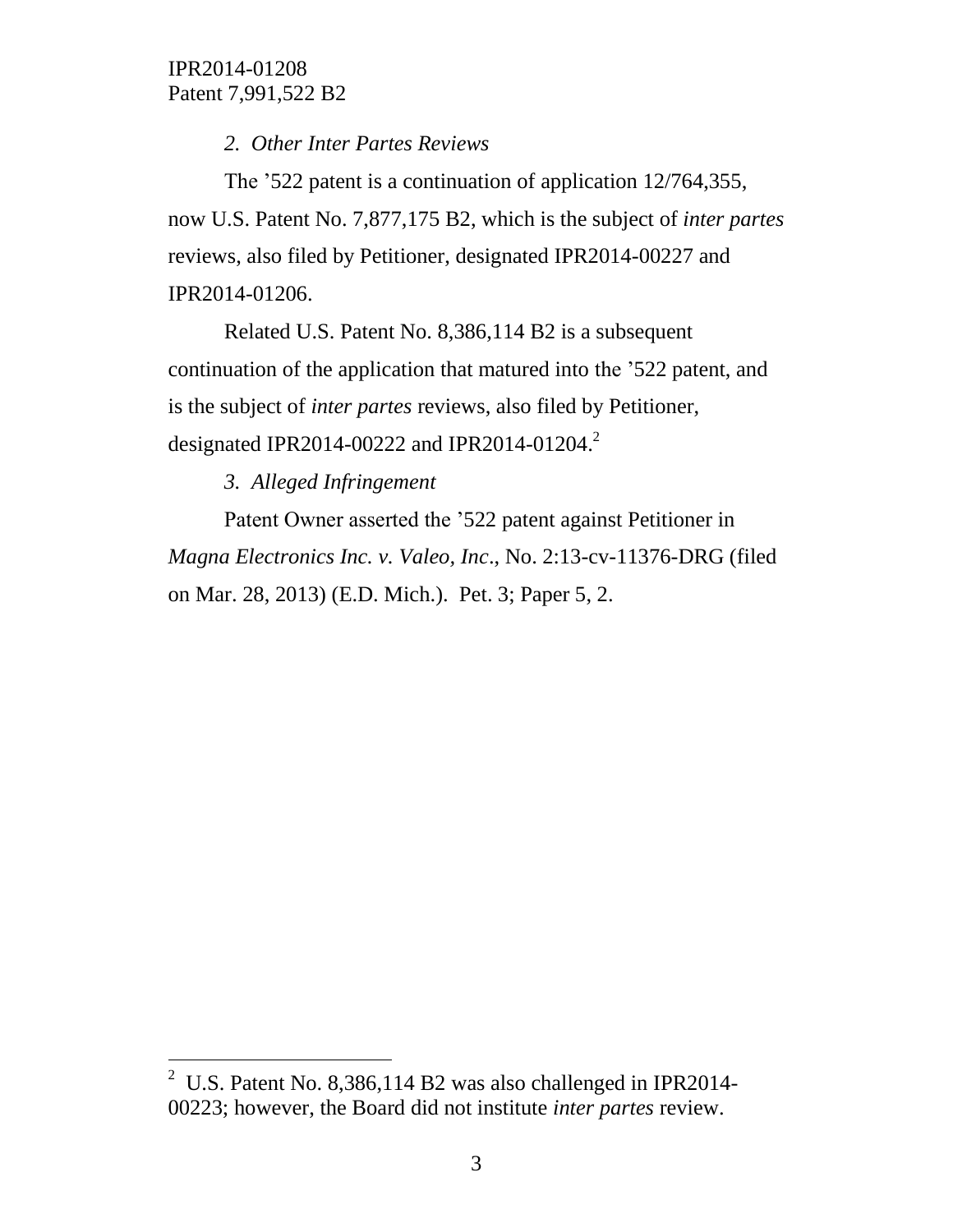# *B. Asserted Grounds and Prior Art*

Petitioner asserts the following grounds of unpatentability

under 35 U.S.C. § 103:

| <b>Claims Challenged</b>                       | References                                                       |
|------------------------------------------------|------------------------------------------------------------------|
| $2-5, 7, 11, 12, 28, 32-$<br>35, 37, 40, 44–46 | Nissan <sup>3</sup> and Hitachi <sup>4</sup>                     |
| 18, 21, 25, 26                                 | Nissan, Hitachi, and Gutta <sup>5</sup>                          |
| 16                                             | Nissan, Hitachi, and either Ohtsuka <sup>6</sup> or Broggi $II7$ |
| 17                                             | Nissan, Hitachi, and Ohtsuka                                     |
| 19, 23, 24                                     | Nissan, Hitachi, and Broggi <sup>8</sup>                         |
| 20                                             | Nissan, Hitachi, Sun $9$ , and Bos <sup>10</sup>                 |
| 22                                             | Nissan, Hitachi, and either Gutta or Breed <sup>11</sup>         |

 $\overline{a}$ 

 $3\,$  Ex. 1002, JP 2004-1658 (Jan. 8, 2004). We refer to the English translation (Ex. 1003) throughout.

<sup>&</sup>lt;sup>4</sup> Ex. 1013, JP 2002-74339 (Mar. 15, 2002).

<sup>&</sup>lt;sup>5</sup> Ex. 1005, US 6,424,273 B1 (July 23, 2002).

<sup>&</sup>lt;sup>6</sup> Ex. 1015, US 6,570,998 (May 27, 2003).

<sup>7</sup> Ex. 1009, Alberto Broggi et al., AUTOMATIC VEHICLE GUIDANCE: THE EXPERIENCE OF THE ARGO AUTONOMOUS VEHICLE (1999).

<sup>8</sup> Ex. 1006, Alberto Broggi et al., *Multi-Resolution Vehicle Detection Using Artificial Vision*, 2004 IEEE INTELLIGENT VEHICLES SYMP. 310.

<sup>9</sup> Ex. 1008, Zehang Sun, et al., *On-Road Vehicle Detection Using Optical Sensors: A Review*, 2004 IEEE INT'L CONF. ON INTELLIGENT TRANSP. SYS. 1.

 $10$  Ex. 1011, US 6,313,454 (Nov. 6, 2001).

<sup>11</sup> Ex. 1014, US 2002/0005778 A1 (Jan. 17, 2002).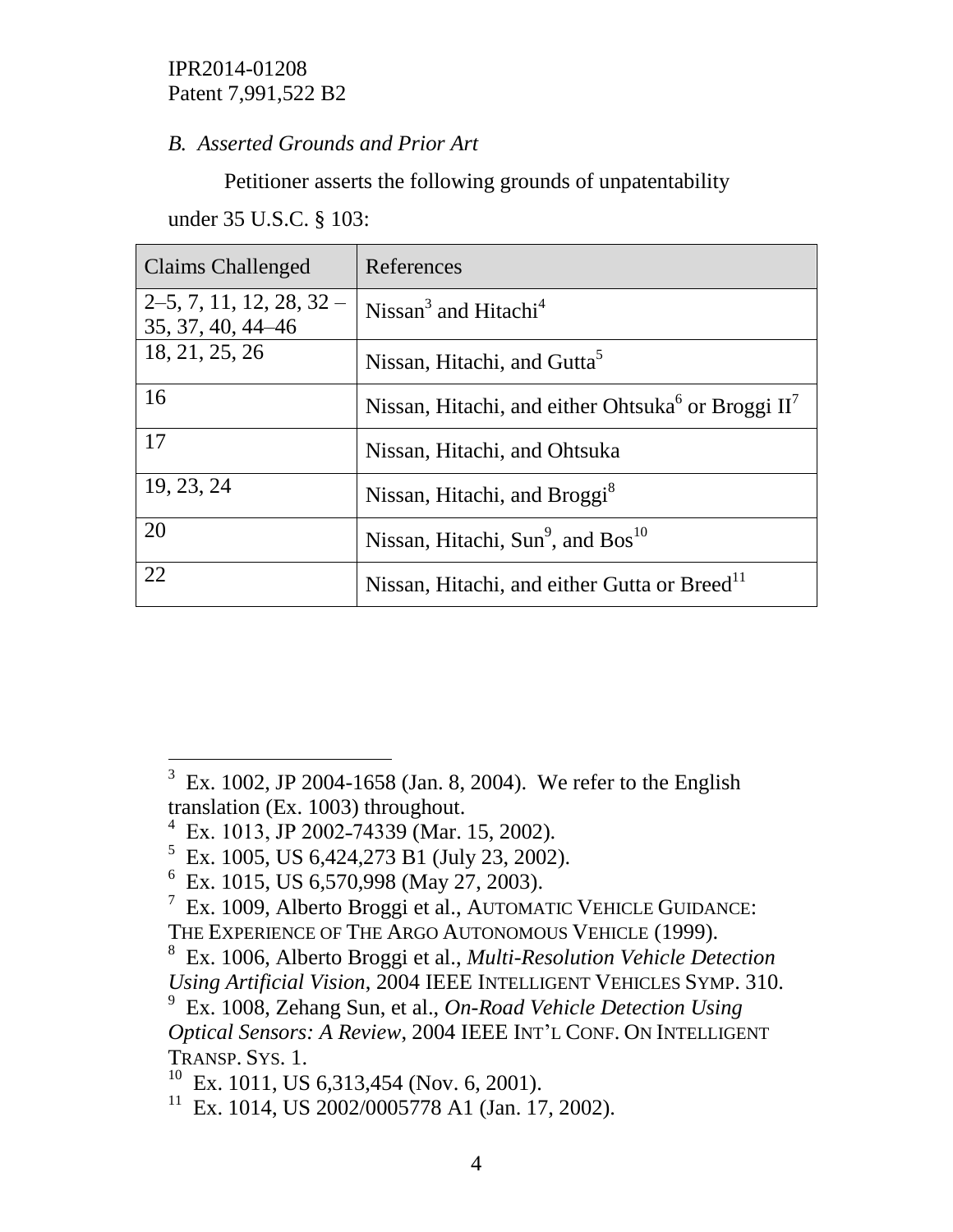#### *C. The '522 Patent*

The '522 patent relates generally to vision or imaging systems for vehicles and, more particularly, to imaging systems that are operable to determine if a vehicle or object of interest is adjacent to, forward of, or rearward of the subject vehicle to assist the driver in changing lanes or parking the vehicle. Ex. 1001, col. 1, ll. 18–23. The prior art included many lane change aid/side object detection/lane departure warning devices or systems, and the like, that are operable to detect a vehicle, or other object, that is present next to, ahead of, or rearward of the equipped vehicle or in a lane adjacent to the equipped vehicle. *Id.* at col. 1, ll. 29–33. Such known systems statistically analyze all of the pixels in a pixelated image. *Id.* at col. 1, ll. 48–51. However, because such systems continuously analyze every pixel for every frame captured, they require expensive processing controls and computationally expensive software to continuously handle and process substantially all of the data. *Id.* at col. 1, ll. 60–67. In addition, prior art warning systems may result in a warning for many intended maneuvers. *Id.* at col. 2, ll. 19–24. As a result, the driver may begin to ignore the warnings. *Id.* at ll. 25–27.

To address these issues, the '522 patent discloses an object detection system operable to detect and/or identify a vehicle or other object of interest at the side, front, or rear of the vehicle equipped with the object detection system. *Id.* at ll. 35–44. The system uses an edge detection algorithm to detect edges of objects in the captured images. *Id.* at ll. 44–51. The system processes a subset of image data that is representative of a target zone or area of interest within the field of

5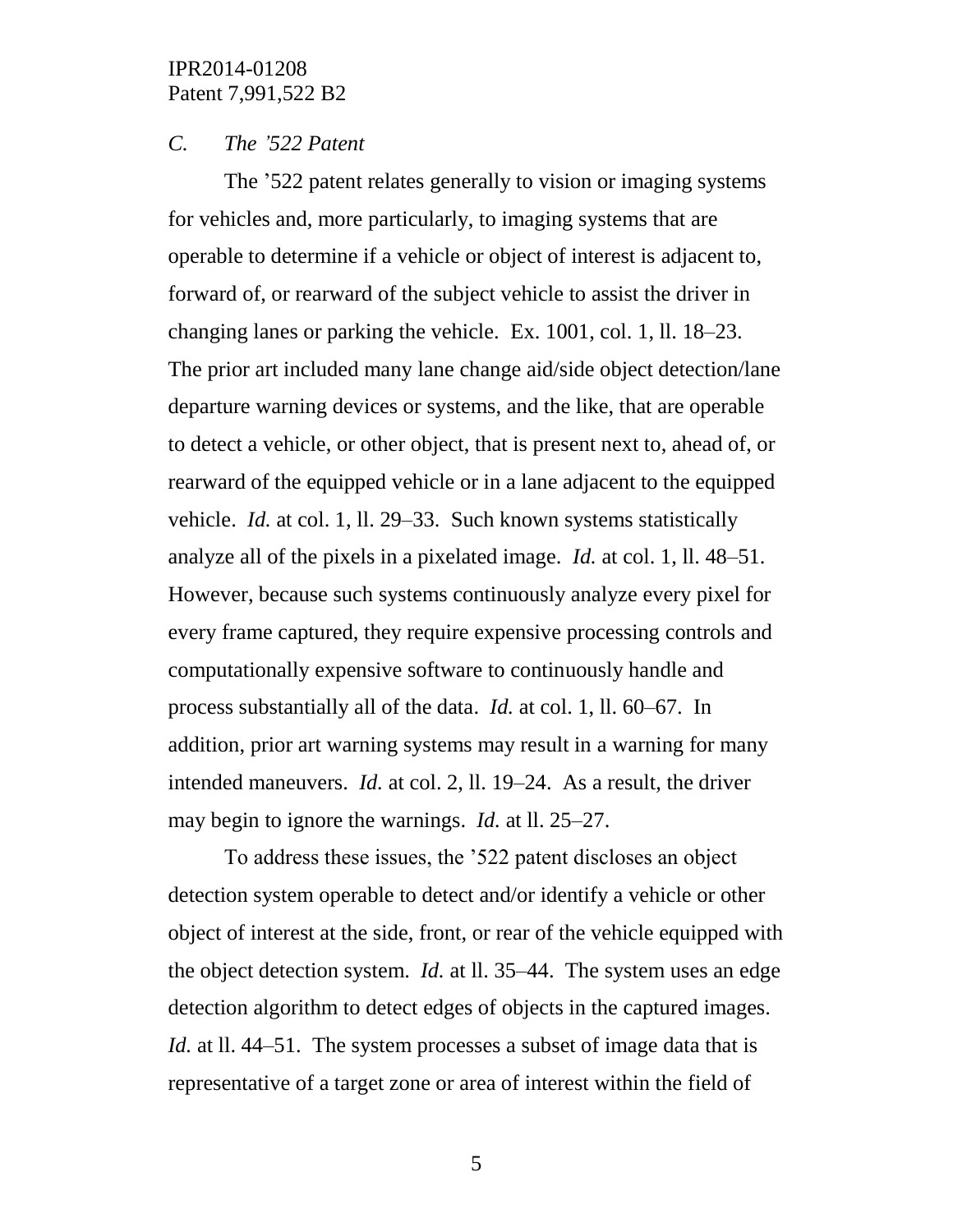view where a vehicle or object is likely to be present. *Id.* at ll. 51–55. The system processes the detected edges within the subset of image data to determine whether they are part of a vehicle. *Id.* at ll. 55–59. The system utilizes various filtering mechanisms to substantially eliminate or substantially ignore edges or pixels that are not or cannot be indicative of a vehicle or significant object to reduce the processing requirements and to reduce the possibility of false positive signals. *Id.*  at ll. 60–65.

Figure 1 is reproduced below.



Figure 1 depicts an overhead view of a vehicle incorporating the object detection system of the present invention. *Id.* at col. 4, ll. 7–8. Lane change assist or aid system 10 is positioned at vehicle 12 (such as at exterior rearview mirror 12a) and is operable to capture an image of a scene occurring sidewardly and rearwardly at or along one or both sides of vehicle 12. *Id.* at ll. 47–51. Lane change assist system 10 comprises image capture device or sensor or camera 14, which captures an image of the scene occurring toward a respective side of the vehicle 12, and control 16, which processes the captured image to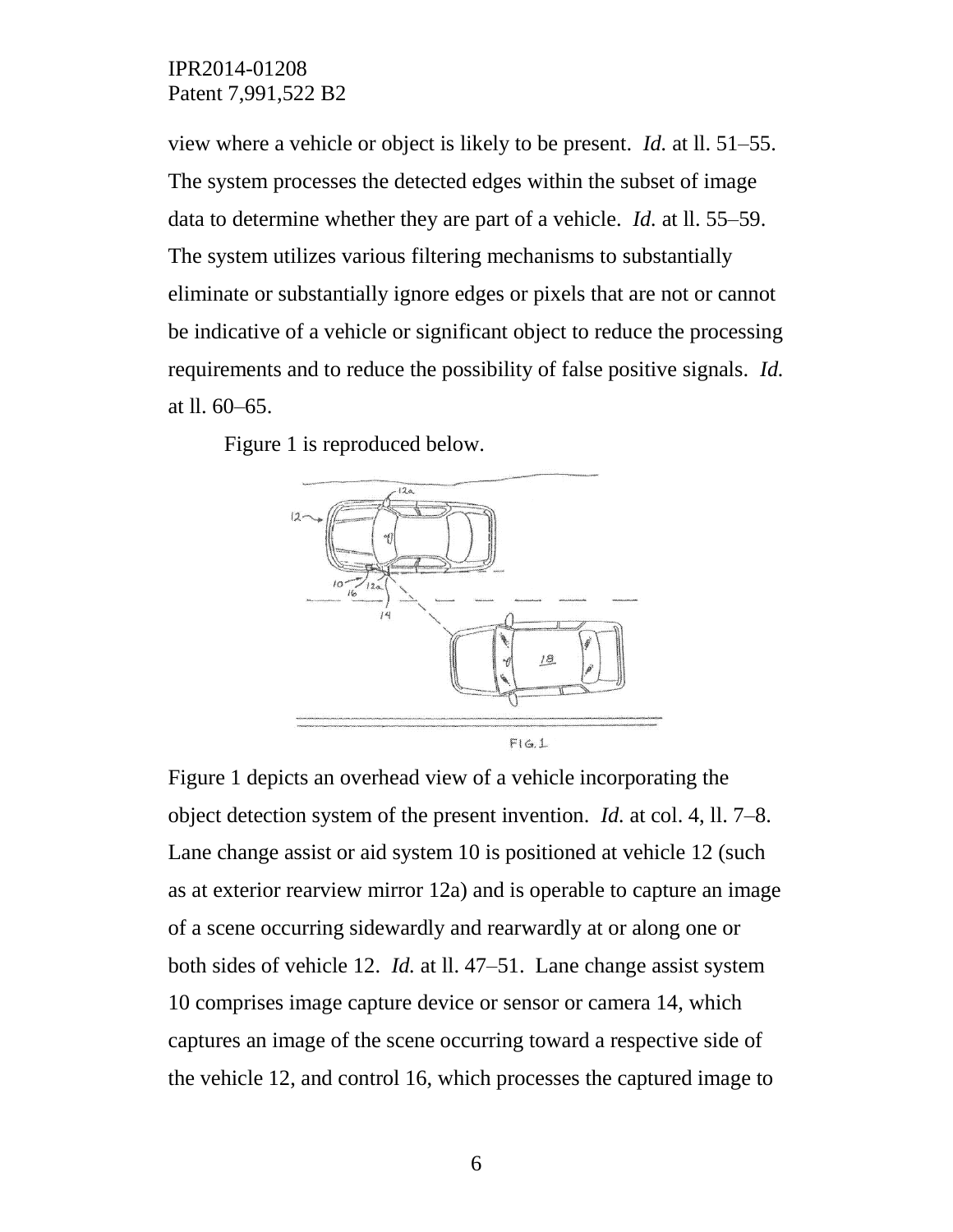determine whether another vehicle 18 is present at the side of vehicle 12. *Id.* at ll. 51–57. Control 16 may be further operable to activate a warning indicator or display or signal device to alert the driver of vehicle 12 that another vehicle is present at the side of vehicle 12. *Id.*  at ll. 57–60.

Figure 2 is reproduced below.



**FIG. 2** 

Figure 2 is a representation of a captured image of a side area of a vehicle, as captured by an imaging sensor. *Id.* at col. 4, ll. 9–11. In order to verify that the camera or imaging sensor is mounted at the vehicle (such as at an exterior portion of the vehicle) within a desired tolerance limit so as to provide the desired field of view, the camera may detect the side of vehicle (30) and/or front door handle (32a) or rear door handle (32b) of the vehicle, and the control may confirm that they are in the expected location in the captured images. *Id.* at col. 6, ll. 11–19. If the control determines that the camera is not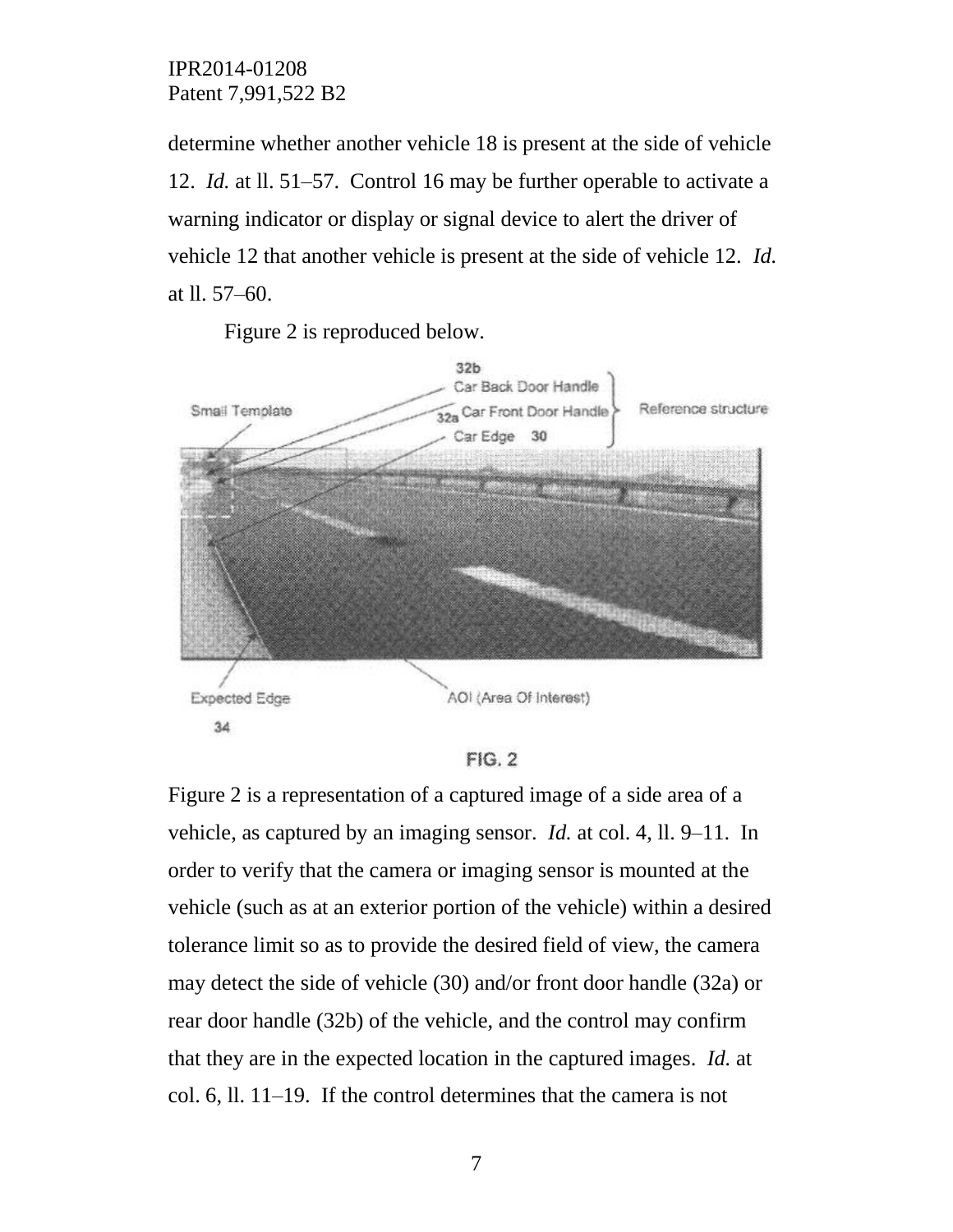aligned or aimed at the desired location (such as by determining that the vehicle edge and/or door handle/handles are not at the expected location), the control may adjust the image and/or image processing to account for any such misalignment of the camera. *Id.* at ll. 19–24. For example, the degree of misalignment may be calculated, and the image processing may be adjusted or shifted and/or rotated to position the reference structure at the appropriate location in the captured images. *Id.* at ll. 24–28.

Figures 3A–C are reproduced below:



Figures 3A–C are schematics of the captured image of Figure 2, showing adjustments that may be made to the image processing to account for misalignment of the image sensor. *Id.* at col. 4, ll. 12–14. As shown in Figures 3A–C, the actual or detected vehicle edges may be misaligned or separated from the expected vehicle edges, such that the image processing may be adjusted to shift the captured image data accordingly to accommodate such misalignment of the camera. *Id.* at col. 6, ll. 42–47. Based on the results of the image processing techniques, data or information of the yaw, pitch, and roll may be used to set the polygon coordinates and H depression pixel calibration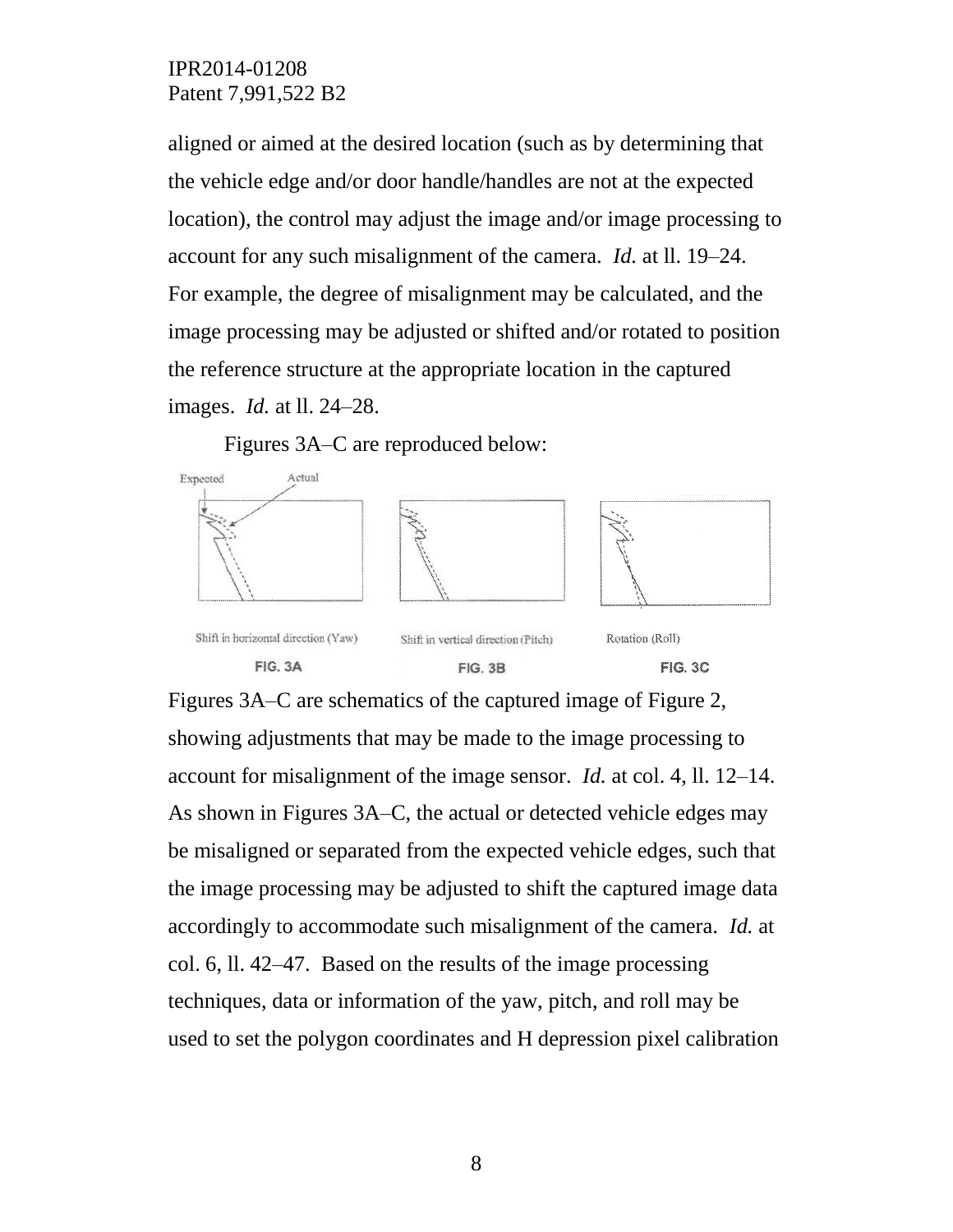parameters, so that the expected vehicle edges are substantially

aligned with the actual or detected vehicle edges. *Id.* at ll. 47–52.

## *D. Illustrative Claims*

Independent Claim 1 (not challenged) and its dependent claim 2 are illustrative and are reproduced below:

1. An imaging system for a vehicle, said imaging system comprising:

an imaging array sensor comprising a plurality of photo-sensing pixels, wherein said imaging array sensor is disposed at an exterior rearview mirror assembly at a side of a vehicle equipped with said imaging system;

wherein, when said imaging array sensor is disposed at the exterior rearview mirror assembly, said imaging array sensor has a field of view exterior of the equipped vehicle, and wherein said imaging array sensor is operable to capture an image exterior of the equipped vehicle;

a control for processing said captured image;

wherein said control is operable to determine that said imaging array sensor is misaligned when said imaging array sensor is disposed at the exterior rearview mirror assembly at the side of the equipped vehicle; and

wherein said control, responsive to a determination of misalignment of said imaging array sensor, is operable to at least partially compensate for the determined misalignment of said imaging array sensor.

2. The imaging system of claim 1, wherein said imaging array sensor is disposed at least partially within the exterior rearview mirror assembly at the side of the equipped vehicle.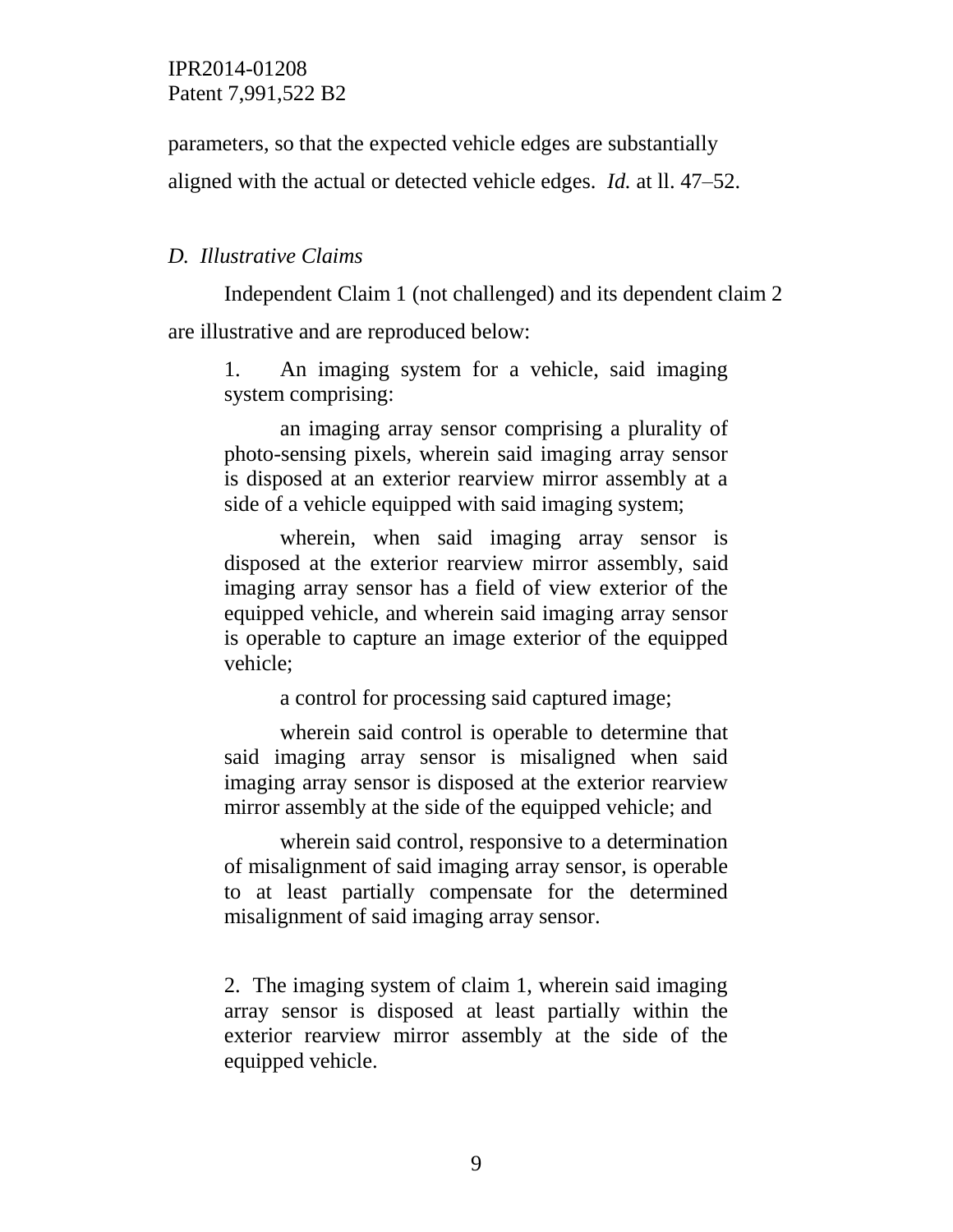## III. CLAIM CONSTRUCTION

Our analysis here does not necessitate explicit claim construction of any term.

## IV. REAL PARTIES IN INTEREST

The Petition identified five entities as the real parties in interest, including Valeo, Inc. and Valeo GmbH. Pet. 3. Patent Owner's contentions focus on Valeo, Inc. and Valeo GmbH, in support of the argument that the Petition is fatally deficient because it fails to identify all real parties in interest as required by 35 U.S.C. § 312(a)(2). Prelim. Resp. 1–3; Paper  $12<sup>12</sup>$  1.

### *A. Valeo, Inc.*

l

Patent Owner contends that, at the time the Petition was filed, Petitioner knew or should have known that Valeo, Inc. had ceased to exist due to merger into Valeo North America, Inc. Prelim. Resp. 3– 4; Paper 12, 1. Indeed, prior to filing of the Petition, Valeo, Inc. had merged with another entity to become Valeo North America, Inc.<sup>13</sup> Paper 10,<sup>14</sup> 1–2; Ex. 1022. However, Patent Owner's arguments fail to account for the fact that Valeo North America, Inc. is the legal successor to the original entity (Valeo, Inc.). *See* Paper 10, 1–2;

<sup>&</sup>lt;sup>12</sup> Paper 12 is PATENT OWNER'S RESPONSE TO PETITIONER'S BRIEF REGARDING REAL PARTIES-IN-INTEREST VALEO NORTH AMERICA, INC. AND VALEO GMBH.

<sup>&</sup>lt;sup>13</sup> The merger was effective December 31, 2013, and the Petition was filed on July 25, 2014. Ex. 1022, 1-2; Paper 1.

<sup>&</sup>lt;sup>14</sup> Paper 10 is PETITIONERS' BRIEF REGARDING REAL PARTIES-IN-INTEREST VALEO NORTH AMERICA, INC. AND VALEO GMBH.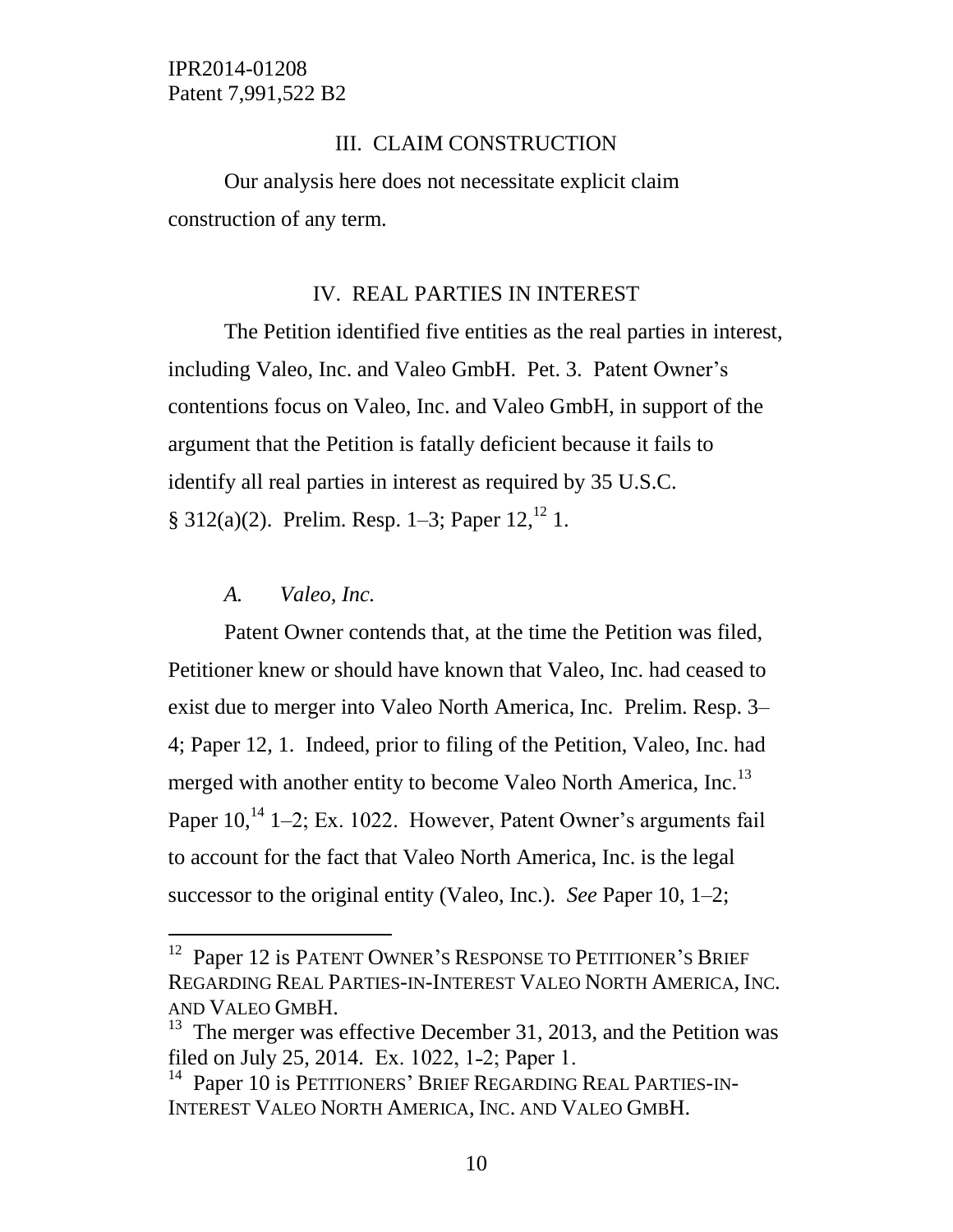Ex. 1022, 1–2; Prelim. Resp. 1–3; Paper 12, 1. The Petition was technically in error in that it named Valeo, Inc. when at that time the correct name of the entity was Valeo North America, Inc. Despite this, because Valeo North America, Inc. is the legal successor to Valeo, Inc., the Petition was correct substantively, in that it identified the real party of interest.<sup>15</sup>

#### *B. Valeo GmbH*

 $\overline{a}$ 

According to Patent Owner, prior to filing of the Petition, an entity named Valeo Holding Deutschland GmbH was renamed to, and possibly consolidated with, the original Valeo GmbH, so that it is unclear if the Valeo GmbH named in the Petition is the correct entity. Prelim. Resp. 5–6. Patent Owner's response addresses only Valeo, Inc., and does not further address Valeo GmbH. *See* Paper 12. This suggests that Patent Owner no longer considers there to be an issue regarding identifying Valeo GmbH as a real party of interest. Despite this, out of an abundance of caution, we address the issue.

Prior to the filing of the Petition, Valeo GmbH merged into and transferred assets to Valeo Holding Deutschland GmbH.<sup>16</sup> Paper 10,

<sup>&</sup>lt;sup>15</sup> Petitioner has since filed an updated mandatory notice to reflect that Valeo North America, Inc., previously Valeo, Inc., is a real party in interest. Paper 9.

<sup>&</sup>lt;sup>16</sup> The merger was effective January 1, 2013, and the Petition was filed on July 25, 2014.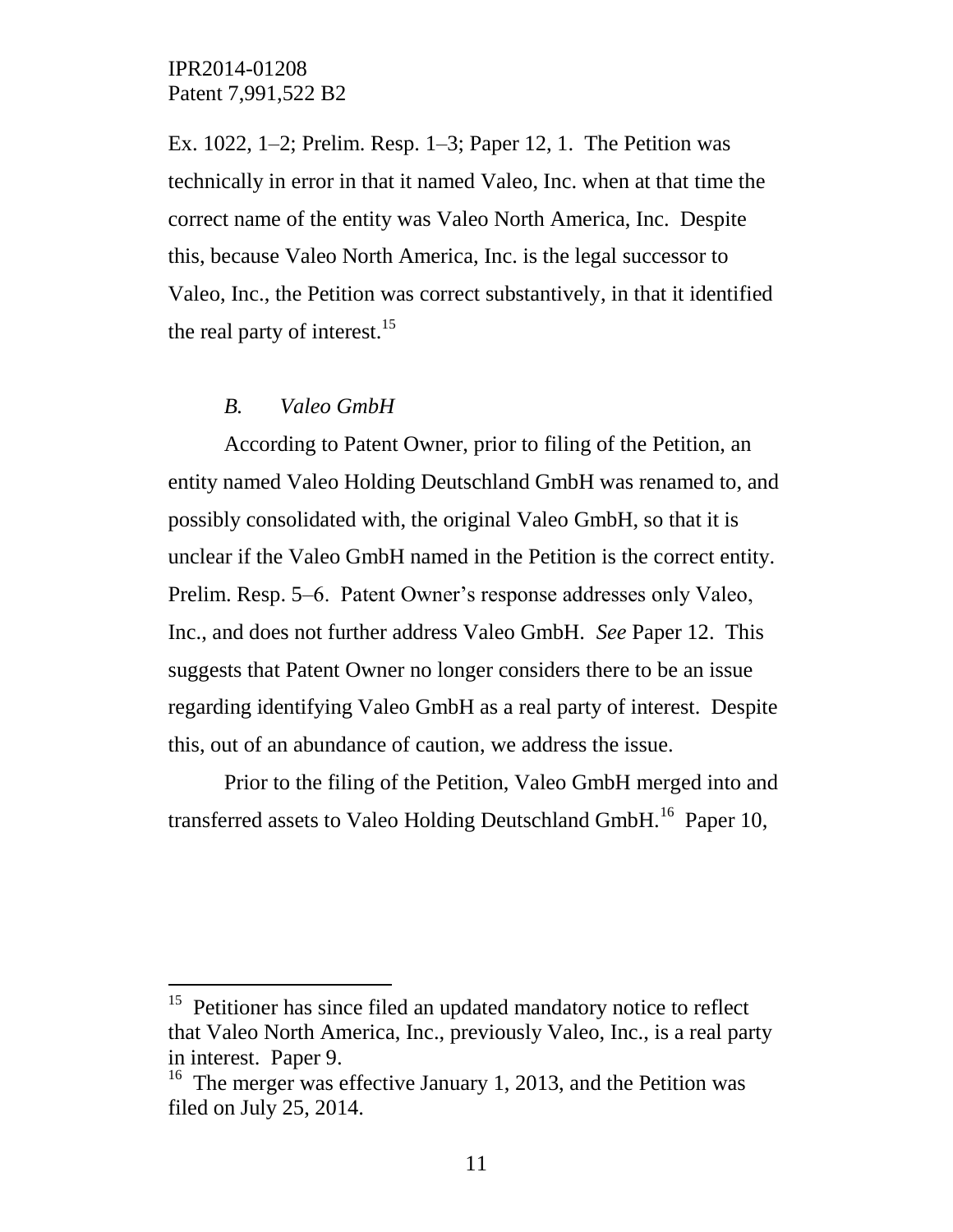1–2; Ex.  $1023$ ,  $^{17}$  4, 10. Valeo Holding Deutschland GmbH is the legal successor to Valeo GmbH, and continues to hold the name Valeo GmbH. *Id*. Therefore, the Petition correctly identified Valeo GmbH (which is the name of Valeo Holding Deutschland GmbH) as a real party in interest.

### *C. Conclusion*

 $\overline{a}$ 

For the foregoing reasons, we find that the Petition identifies all real parties in interest as required by 35 U.S.C. § 312(a)(2).

# V. 35 U.S.C. § 325(d)

The Decision to Institute in general, and determinations under 35 U.S.C. § 325(d) in particular, are discretionary decisions.<sup>18</sup>

Patent Owner asks that the Board exercise its discretion under 35 U.S.C. § 325(d) to reject the Petition at hand because it raises

 $17$  Exhibit 1023 includes page numbers at the top center of the page and Petitioner added exhibit page numbers to the bottom right of each page. On the tenth page of the exhibit, the correct number is at the top, but the added number  $(i.e.^{n}1023-011")$  is incorrect. We refer to the correct numbering sequence at the top of each page.

<sup>18</sup> *See* 35 U.S.C. § 314(a); *see generally Intelligent Bio-Systems, Inc. v. Illumina Cambridge Ltd.*, Case IPR2013-00324, slip op. at 4 (PTAB Nov. 21, 2013) (Paper 19) ("Congress did not mandate that an *inter partes* review must be instituted under certain conditions. Rather, by stating that the Director—and by extension, the Board *may not* institute review *unless* certain conditions are met, Congress made institution discretionary."); *see also* 35 U.S.C. § 325(d) (stating that the Director "may" take into account whether the same or substantially the same prior art or arguments previously were presented to the Office).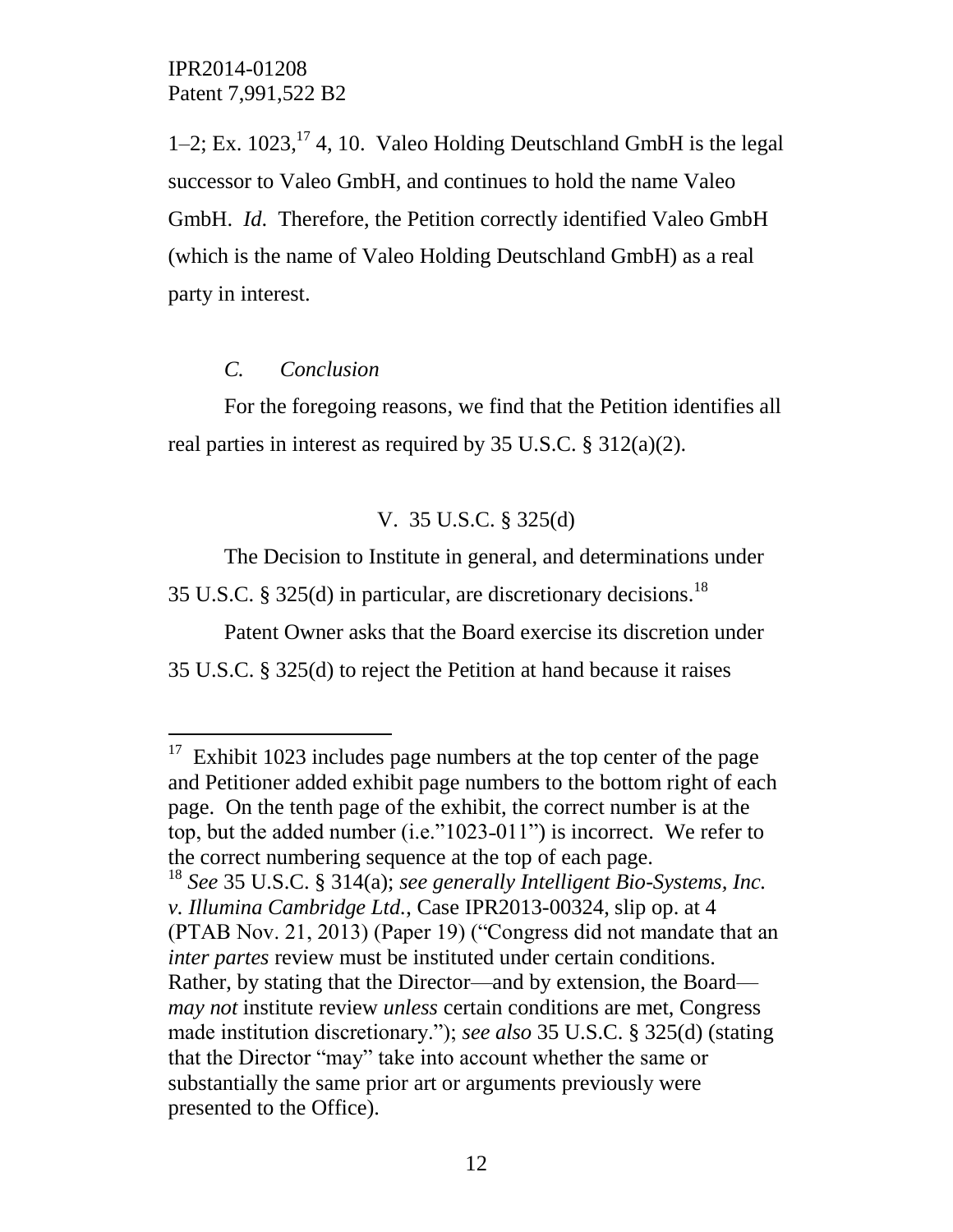substantially the same arguments and prior art as raised in the 221 IPR. Prelim. Resp. 2, 7–12. In support of this argument, Patent Owner contends that the Board has held consistently that a petitioner must explain adequately why a follow-on petition is not redundant, and Petitioner has not done so in this case. Prelim. Resp. 7 (citing *Medtronic, Inc., v NuVasive, Inc*., Case IPR2014-00487, slip op. at 7 (PTAB Sept. 11, 2014)(Paper 8)).

The citation of a single case does not demonstrate what the Board has consistently held. Also, the case cited is not precedential and does not set forth a "requirement" that a petitioner must explain adequately why a follow-on petition is not redundant. Contrary to what Patent Owner's argument implies, there is no per se rule that a Petitioner must demonstrate how the Petition is not redundant to any prior art and argument presented to the Office. Rather, 35 U.S.C. § 325(d) is discretionary, stating only that the Board "may" consider whether the same or substantially the same prior art or arguments were previously presented to the Office.

Patent Owner also contends that that Board has held consistently that the addition of prior art and argument that are different and non-cumulative does not preclude rejecting a petition under § 325(d). Prelim. Resp. 8 (citing *Unilever, Inc. v. Procter & Gamble Co*., Case IPR2014-00506, slip op. at 6 (PTAB July 7, 2014) (Paper 17)). However, such argument does little to demonstrate why we should exercise our discretion to reject the Petition at hand.

13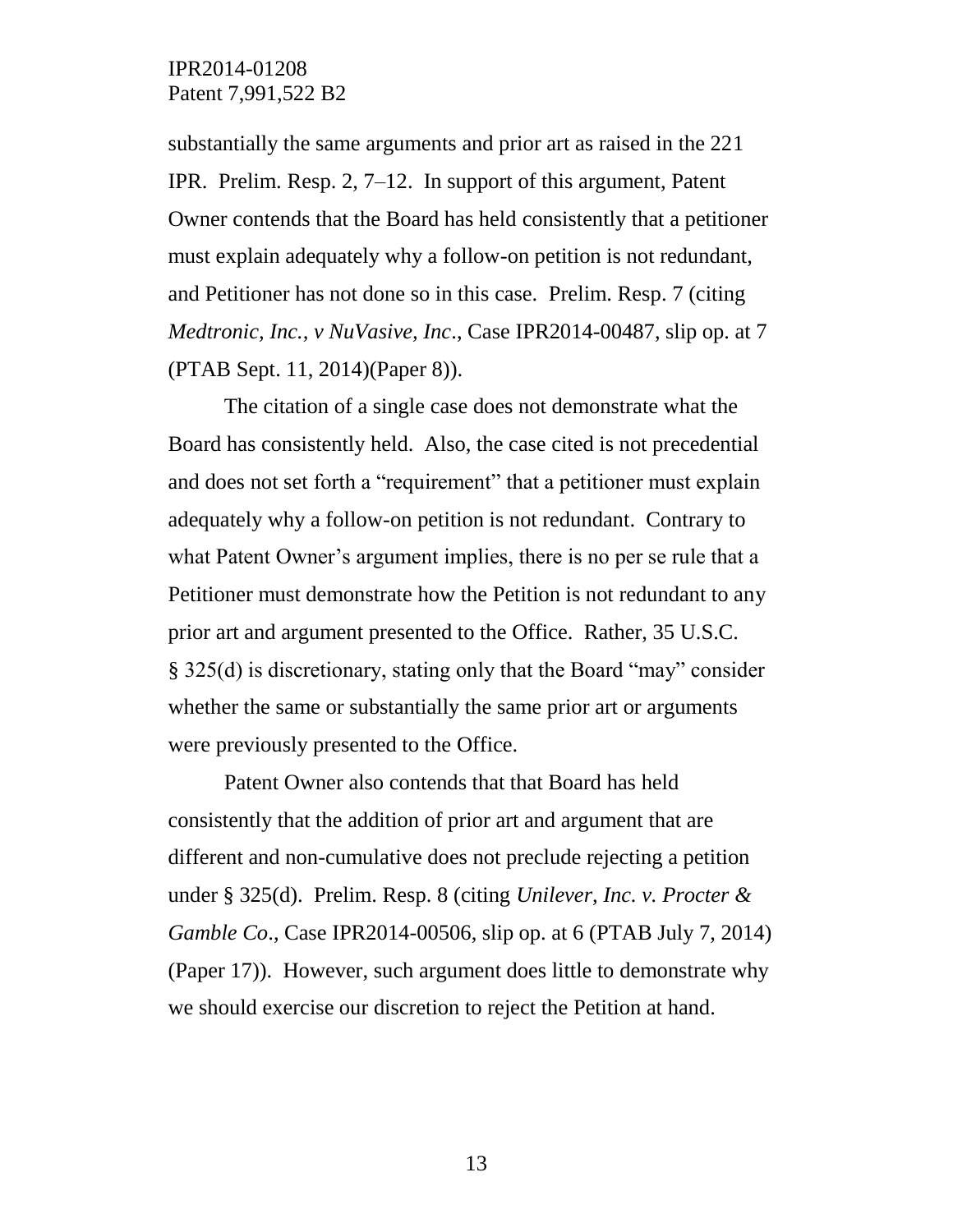In support of the argument that we should reject the Petition,

Patent Owner provides the following chart:<sup>19</sup>

| Claims               | 221 IPR             | <b>Present Petition</b> |
|----------------------|---------------------|-------------------------|
| $2-5, 7, 11-12, 28,$ | <b>Nissan</b>       | Nissan, Hitachi         |
| 32–35, 37, 40, and   |                     |                         |
| $44 - 46$            |                     |                         |
| 18, 21, and 25–26    | Nissan, Gutta       | Nissan, Hitachi, Gutta  |
| 16                   | Nissan, Stam        | Nissan, Hitachi, and    |
|                      |                     | either Ohtsuka or       |
|                      |                     | Broggi II               |
| 17                   | Nissan, Stam,       | Nissan, Hitachi,        |
|                      | Kastrinaki          | Ohtsuka                 |
| 19                   | Nissan, Broggi      | Nissan, Hitachi,        |
|                      |                     | Broggi                  |
| 20                   | Nissan, Sun         | Nissan, Hitachi, Sun,   |
|                      |                     | <b>Bos</b>              |
| 22                   | Nissan, Breed       | Nissan, Hitachi, and    |
|                      |                     | either Gutta or Breed   |
| 23                   | Nissan, Kastrinaki  | Nissan, Hitachi,        |
|                      |                     | <b>Broggi</b>           |
| 24                   | Nissan, Kastrinaki, | Nissan, Hitachi,        |
|                      | <b>Broggi</b>       | <b>Broggi</b>           |

We are not persuaded that the art and arguments presented in this Petition are the same or substantially the same prior art or arguments previously presented to the Office. For example, none of the grounds of unpatentability in this Petition rely upon exactly the same combination of prior art as the grounds of unpatentability asserted against the same claims in the 221 IPR. For example, with regard to claim 2, the Petition at hand relies upon a combination of Nissan and Hitachi for disclosing correcting detected misalignment by adjusting image processing, while in contrast the prior Petition relied

 $\overline{a}$ 

<sup>&</sup>lt;sup>19</sup> Prelim. Resp. 10.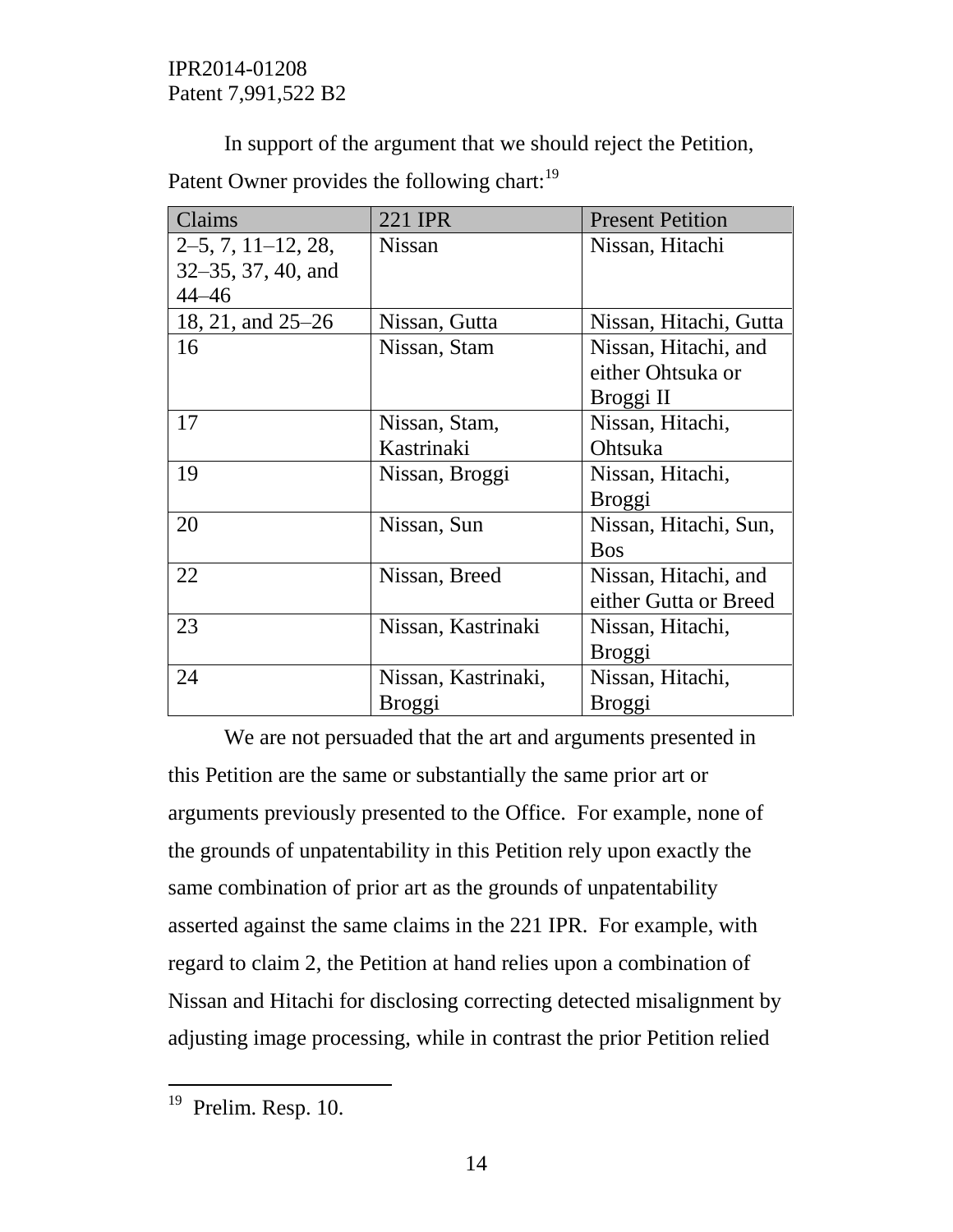upon Nissan alone. 221 Decision to Institute, 14–18; Pet. 9, 20–25. This distinction is present in each ground of unpatentability of the Petition at hand.

Consequently, we decline to exercise our discretion under 35 U.S.C.  $\S$  325(d) in this case.

### VI. ANALYSIS

*A. Nissan and Hitachi - Claims 2–5, 7, 11, 12, 28, 32–35, 37, 40, 44– 46*

Petitioner asserts that claims 2–5, 7, 11, 12, 28, 32–35, 37, 40, and 44–46 are unpatentable under 35 U.S.C. § 103(a) over Nissan and Hitachi. Pet. 20–38. On the record before us, for the reasons that follow, we are persuaded there is a reasonable likelihood that Petitioner will prevail in establishing that claims 2, 5, 7, 11, 12, 28, 32–35, 37, 40, and 44–46 are unpatentable over Nissan and Hitachi. We are not so persuaded with regard to claim 4. We address all the claims subject to this ground, and then address arguments specific to certain claims.

With the exception of claim 4, Petitioner specifically alleges where each element of the claims is found in the prior art with citations by exhibit number to the specific portion of the evidence that supports the challenge. Pet. 20–38.

Regarding rationale, Patent Owner asserts that Petitioner does not explain sufficiently why a person or ordinary skill in the art would be motivated to combine Nissan with Hitachi. Prelim. Resp. 20. To the contrary, Petitioner explains that a person of ordinary skill in the art would have been motivated to replace Nissan's physical correction

15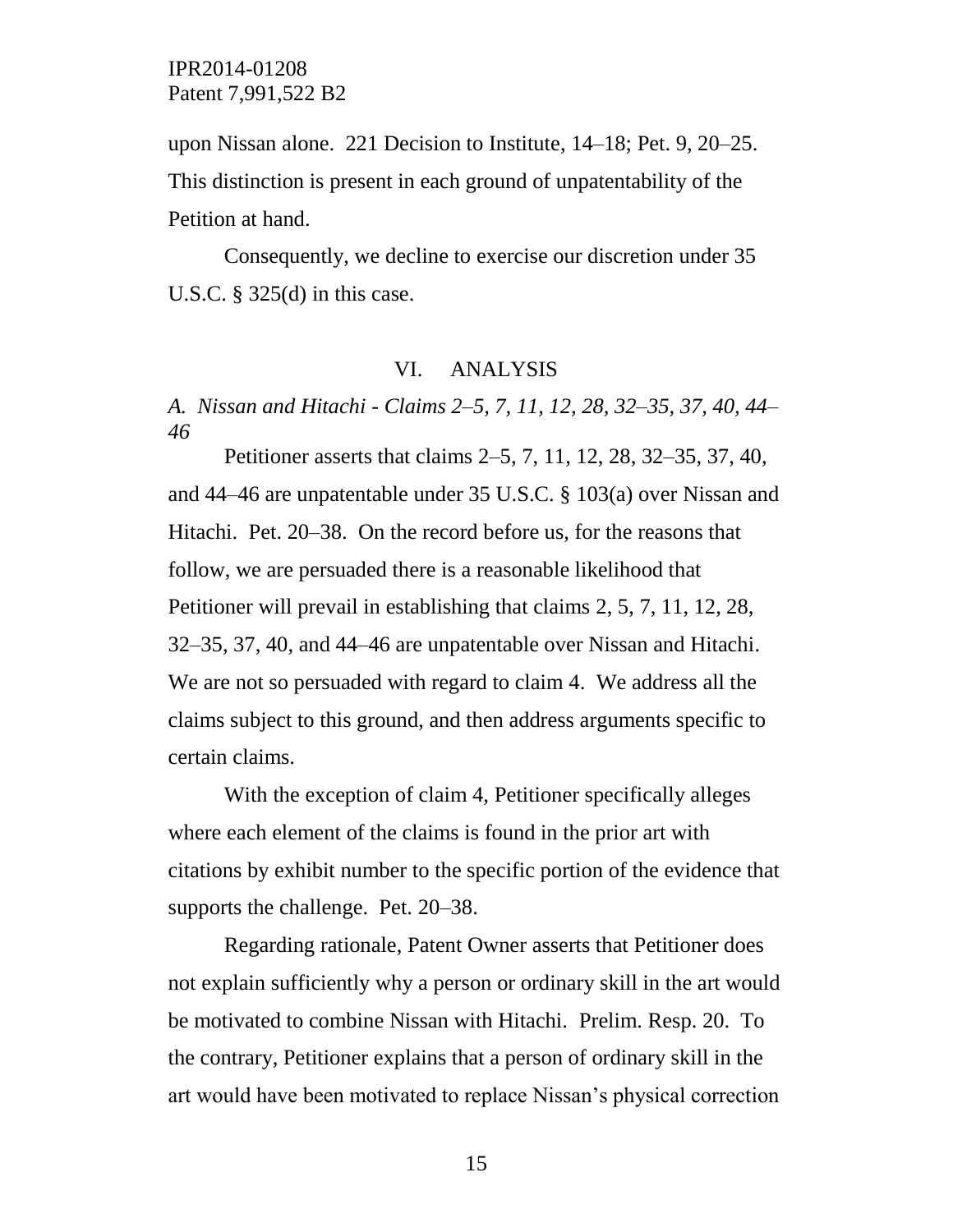for camera position misalignment with Hitachi's image processing technique. Pet. 22 (Ex. 1010 ¶¶ 166–178); *see also* Pet. 23–38 (citations to and explanations of the references). This contention is adequately supported by the evidence provided on this record.

*Claims 5, 12, 34, 35, 37, 40, 46* 

Claim 5 depends from claim 1 and requires that the control is operable to determine whether the imaging array sensor is aligned within a desired tolerance. Claims 12, 34, 35, 37, 40, and 46 each contain a similar requirement. Patent Owner argues that the Petition merely quotes Nissan, that the quote does not mention a tolerance, and that Nissan acts on any degree of misalignment. Prelim. Resp. 14, 32–34.

Regarding such limitation, Petitioner states that "Nissan discloses a vehicle imaging system that includes functionality to detect camera misalignment," and quotes a portion of the reference. Pet. 26 (quoting Ex. 1003 ¶ 38). The quoted portion of the reference discloses that misalignment evaluation unit 34 compares the actual turn signal position to the where it ought to be observed and "based on the degree of misalignment therebetween" determines if optical axis misalignment has occurred. Therefore, Nissan's controller does not adjust for any degree of misalignment. Rather, adjustment is made based upon "the degree of misalignment" between the actual and intended position, implying some deviation from a standard must be exceeded for there to be an adjustment. For that reason, Patent Owner's argument is unpersuasive.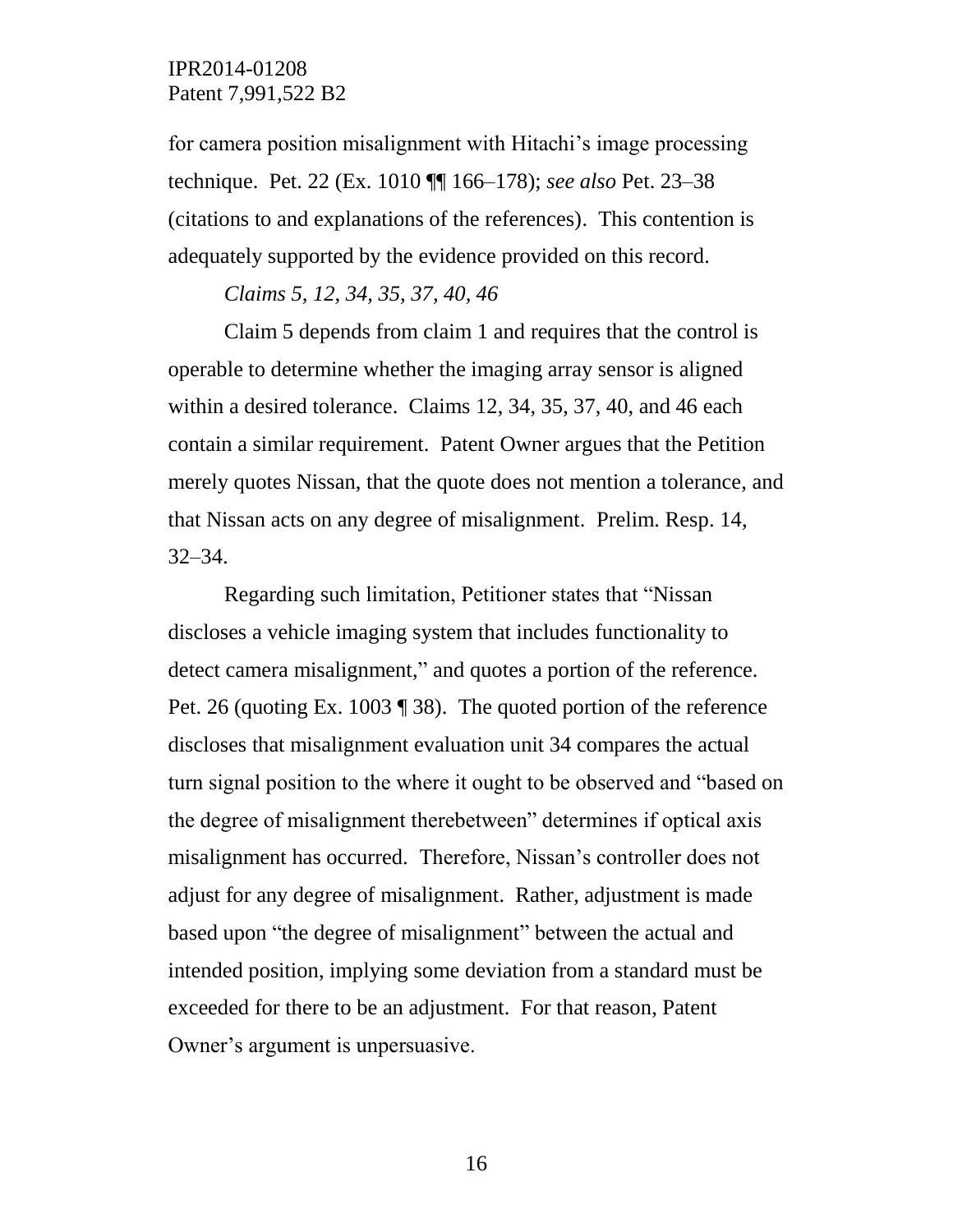*Claims 2, 28, 37, 44*

Claims 2, 28, 37, and 44 each contain the limitation that the imaging array sensor comprises a plurality of photo-sensing pixels. Patent Owner argues that Petitioner has not shown that Nissan discloses an imaging array comprising photo-sensing pixels as claimed. Prelim. Resp. 28–29. Petitioner asserts that Nissan discloses a vehicle imaging system that includes vehicle-mounted camera 2 that collects image data. Pet. 22–23 (citing Ex. 1003 ¶¶ 32, 36, Fig. 6; Ex. 1010  $\P$  97). The cited portion of the Declaration of Dr.-Ing. Jan-Michael Frahm elaborates that such a camera typically has photosensing pixels. Ex. 1010 ¶ 97. Indeed, Nissan's second embodiment, like the first, includes vehicle-mounted camera 2 that is comprised of a plurality of photo-sensing pixels. *See* Ex. 1003 ¶ 32 (second embodiment),  $\P$  10, 19, 26 (first embodiment). For these reasons, Patent Owner's argument is unpersuasive.

#### *Claim 4*

Claim 4 depends from claim 3 and requires that the imaging array sensor has a field of view exterior of the equipped vehicle that encompasses a forward field of view, and either a rearward or a sideward field of view. Regarding a forward field of view, Petitioner states that Nissan's vehicle imaging system looks forward from the external review view mirror towards the front left of the car. Pet. 25 (citing Ex. 1003 ¶ 32). Nissan's vehicle mounted camera 2 is built in to a left-hand door mirror of the car. Ex. 1003 ¶ 32. Although the left-hand door mirror itself is positioned on the front the vehicle, the field of view of that camera is a rear and side view from the car, not a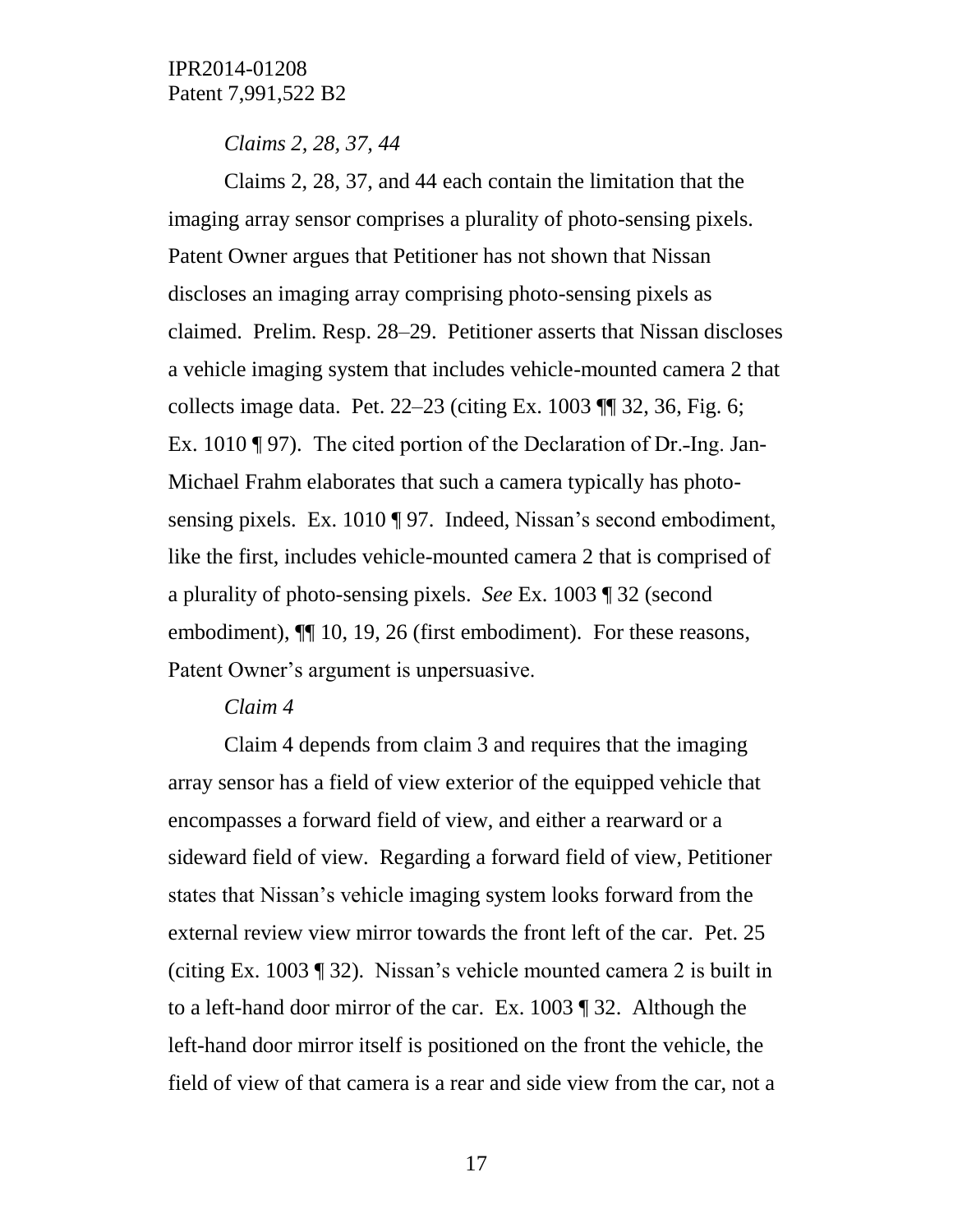view forward of the vehicle as required by claim 4. *See* Ex. 1003 ¶ 32, Figs. 8(a), 8(b); Prelim Resp. 29–32. Accordingly, we are not persuaded Petitioner has made a sufficient showing that the cited references disclose the features of claim 4.

#### *Conclusion*

Having considered the Petition and Patent Owner's Preliminary Response, we determine that Petitioner has established a reasonable likelihood of prevailing in establishing that claims 2, 3, 5, 7, 11, 12, 28, 32–35, 37, 40, and 44–46 are unpatentable under 35 U.S.C. § 103(a) over Nissan and Hitachi, and that Petitioner has not established such likelihood with regard to claim 4.

#### *B. Nissan, Hitachi, and Gutta - Claims 18, 21, 25, 26*

Petitioner asserts that claims 18, 21, 25, and 26 are unpatentable over Nissan, Hitachi, and Gutta. Pet. 38–43. On the record before us, for the reasons that follow, we are persuaded there is a reasonable likelihood that Petitioner will prevail in establishing these claims are unpatentable over Nissan, Hitachi, and Gutta.

Petitioner specifically alleges where each element of the claims is found in the prior art with citations by exhibit number to the specific portion of the evidence that supports the challenge. *Id*.

With regard to the reason for combining the references, Patent Owner argues that Petitioner's rationale is "vague and threadbare." Prelim. Resp. 22–23. For combing Nissan and Hitachi, Petitioner relies upon the rationale analyzed in the previous ground of unpatentability above. Pet. 39–40. With regard to the additional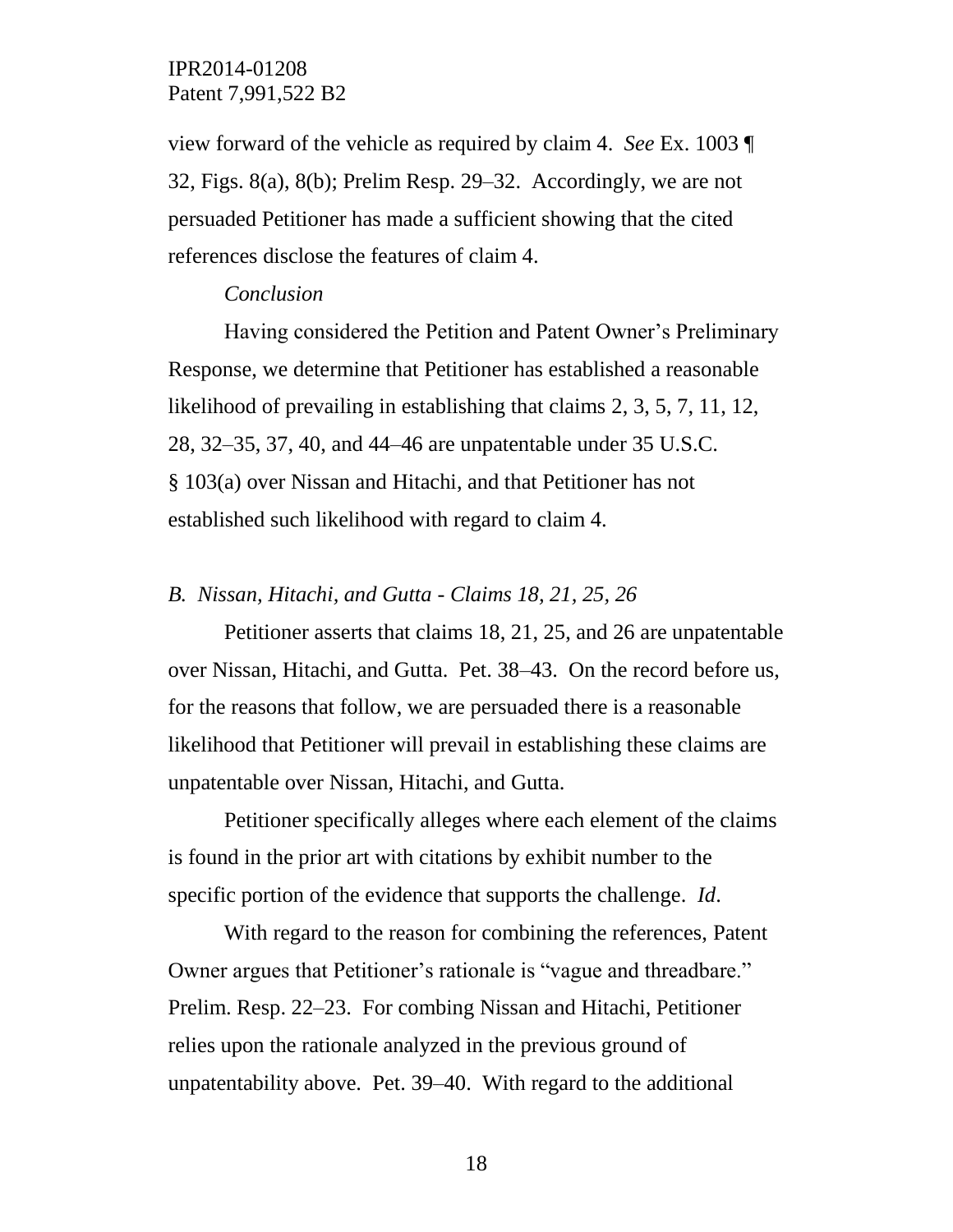$\overline{a}$ 

modification over Gutta, Petitioner states that it would have been obvious to add Gutta's object detection system to Nissan in order to limit cognitive load on the driver. Pet. 40 (citing Ex. 1010 ¶¶ 179– 194). This contention is adequately supported by the evidence provided.

Patent Owner makes an additional argument applicable to claim 21.Claim 21 depends from independent claim 1 and recites, "said control is operable to alert the driver of the equipped vehicle that an object is detected exterior to the equipped vehicle." Patent Owner contends that Gutta discloses providing an indication that it is safe to change lanes, which is the opposite of what is required by claim 21. Prelim. Resp. 40–41. Patent Owner's contention is unpersuasive because it ignores that that the Petition also quotes and cites the portion of Gutta disclosing that the system can provide an indication to the driver on the display that it is unsafe to change lanes. *See* Pet. 41–42 (citing Ex. 1005, 5:22–31<sup>20</sup>).

Having considered the Petition and Patent Owner's Preliminary Response, we determine that Petitioner has established a reasonable likelihood of prevailing in establishing that claims 18, 21, 25, and 26 are unpatentable under 35 U.S.C. § 103(a) over Nissan, Hitachi, and Gutta.

<sup>20</sup> Petitioner and Patent Owner both incorrectly cite to the disputed portion of the reference as being in Column 2 when it is actually in Column 5. *See* Pet. 41; Prelim Resp. 40; Ex. 1005 5:21–33.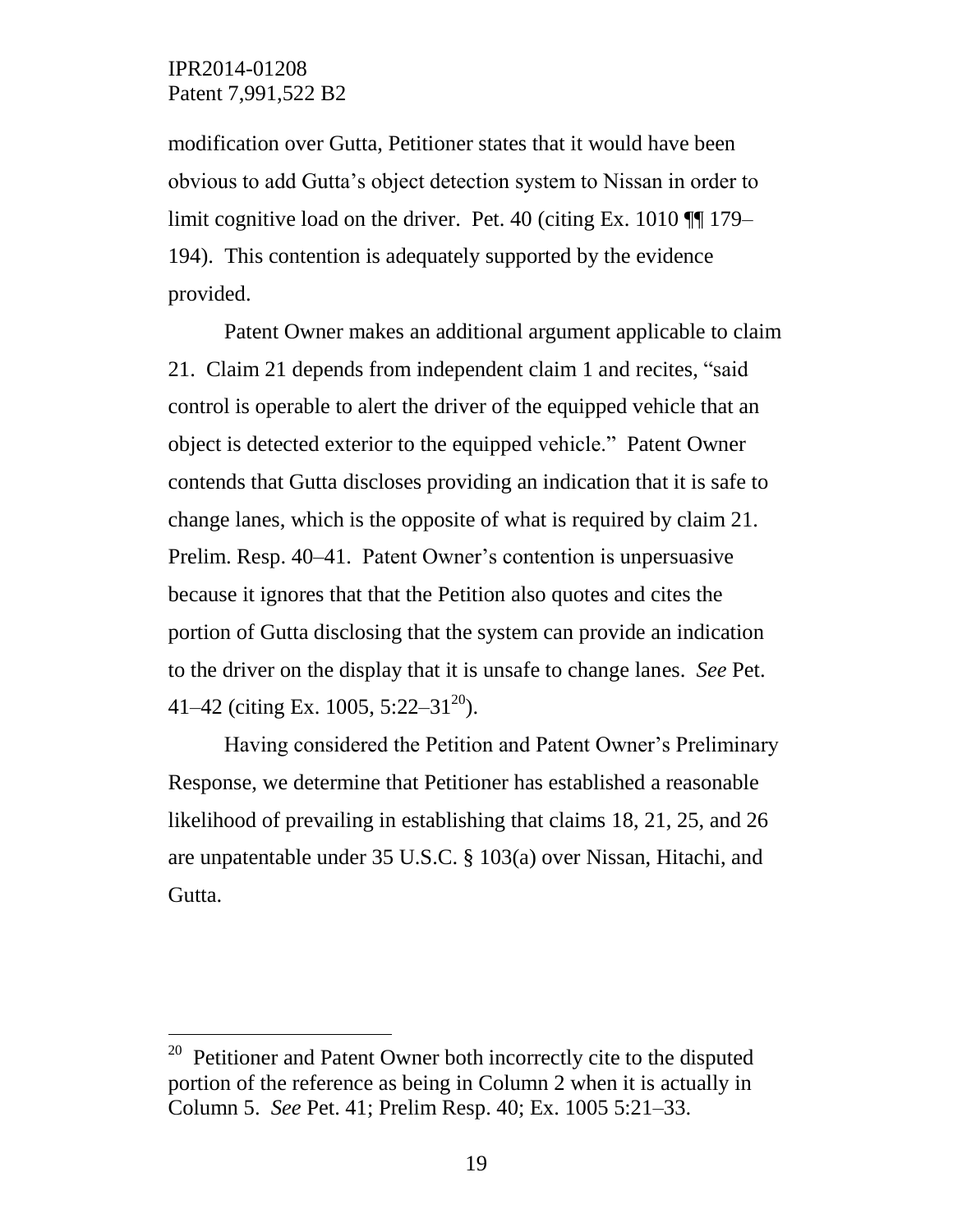$\overline{a}$ 

#### *C. Nissan, Hitachi, and Either Ohtsuka or Broggi II - Claim 16*

Petitioner contends that claim 16 is unpatentable over Nissan, Hitachi, and either Ohtsuka or Broggi II. Pet. 43–46. On the record before us, for the reasons that follow, we are not persuaded there is a reasonable likelihood that Petitioner will prevail in establishing that these claims are unpatentable.

Claim 16 depends from claim 1 and recites, "wherein said control algorithmically processes data of said captured image to a reduced data set of said data, said control processing said reduced data set to extract information from said reduced data set."

Petitioner asserts that it would have been obvious to modify Hitachi to include algorithmic processing as disclosed by Ohtsuka. Pet. 44. Regarding algorithmically processing data as claimed, the Petition quotes two portions of Ohtsuka. Pet. 45. The portions of Ohtsuka quoted by Petitioner describe a first embodiment that includes an imaging device and pre-processing section 2. Ex. 1007, 9:8–10. Pre-processing section 2 executes pre-processing to produce a differentiated image (i.e. an edge detection image to thereby detect an area including many horizontal and vertical edges) to detect a vehicle candidate area, which is sent to evaluating sections 3 and 5. Ex. 1007, 9:10–12, 11:61–67.<sup>21</sup>

For the reasons that follow, Petitioner's obviousness analysis is unpersuasive in that it does not explain adequately how the combination of Nissan and Hitachi is modified to reach the claimed

<sup>&</sup>lt;sup>21</sup> Petitioner cites to Ex. 1007, 9:60-65, but quotes through line 67. Pet. 24.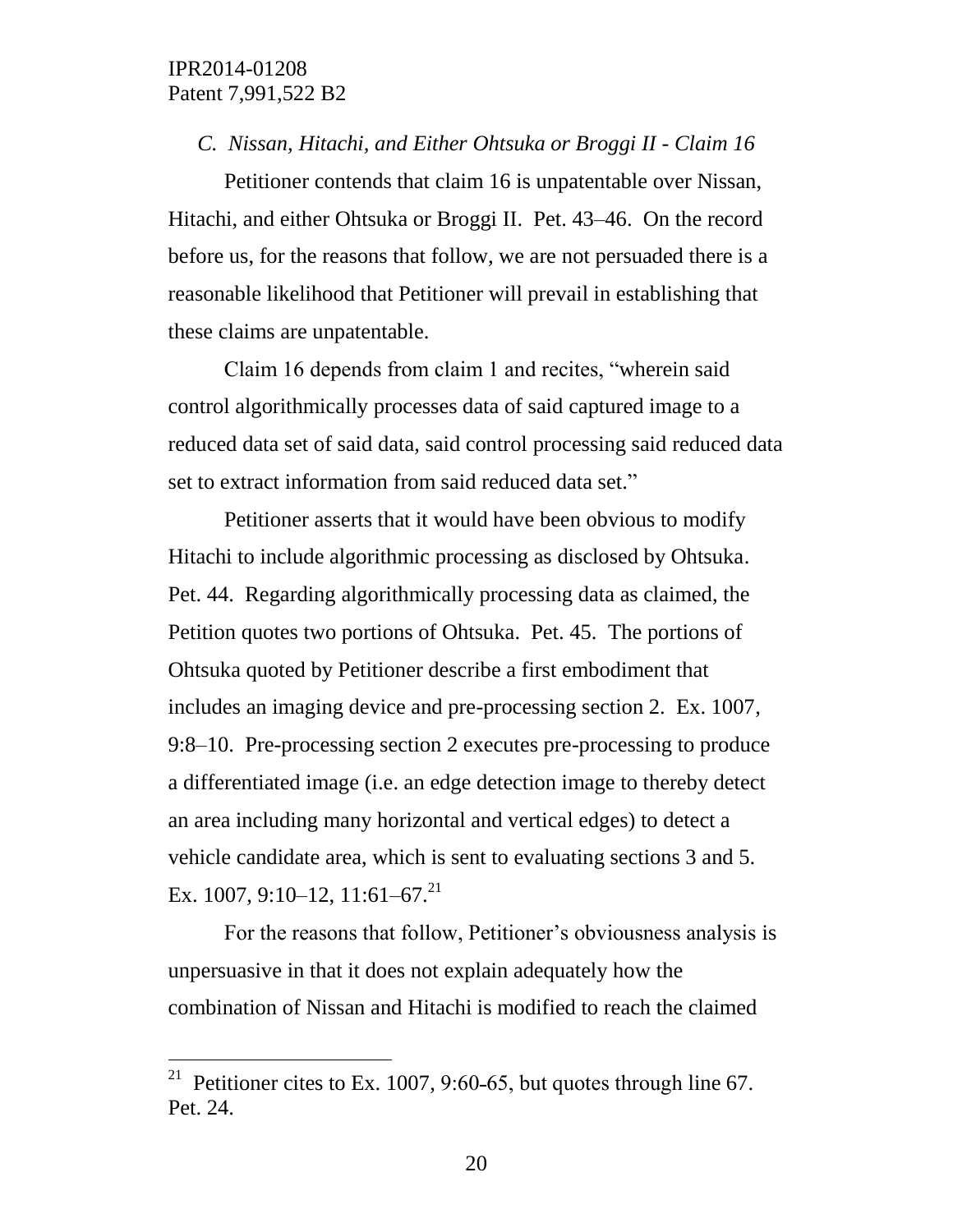subject matter. *See* 37 C.F.R. § 42.104(b)(4) (the petition must explain how the construed claim is unpatentable). First, Petitioner's obviousness analysis is incomplete in that it fails to state explicitly the differences between the Nissan and Hitachi combination the claimed subject matter. *See* Pet. 43–46; *KSR Int'l Co. v. Teleflex Inc*., 550 U.S. 398, 406 (2007) (citing with approval the four part obviousness test of *Graham v. John Deere Co.*, 383 U.S. 1, 17–18 (1966), that includes determining the differences between the claims at issue and the prior art).

Second, Petitioner simply quotes two portions of the reference, and does not explain persuasively the relevance of the evidence. *See*  Pet. 45; 37 C.F.R. § 42.104(b)(5). For example, the claims require algorithmically processing an image data set to a reduced image data set. The cited portions of Ohtsuka do not explicitly disclose the claim terminology (i.e., algorithmically processing or a reduced data set). *See* Pet. 45 (quoting Ex. 1007, 9:8–12; 11:60–67). In support of the reason to combine the references, the Petition cites to portions of the Declaration. *See* Pet. 44 (citing Ex. 1010 ¶¶ 205–218). This citation is in support of the reason to combine, not in support of the assertion that Ohtsuka discloses algorithmically processing, as claimed. Further, the cited portion of the Declaration spans pages 72 to 77 and makes several references to other portions of the Declaration (e.g., ¶ 206 referencing ¶¶ 191–198, ¶ 211 referencing ¶ 152). *See* Ex. 1010 ¶¶ 205–218. The Petition simply cites the lengthy explanation in the Declaration and does not otherwise provide an argument or explanation. That is insufficient. *See* 37 C.F.R. § 42.104(b)(5);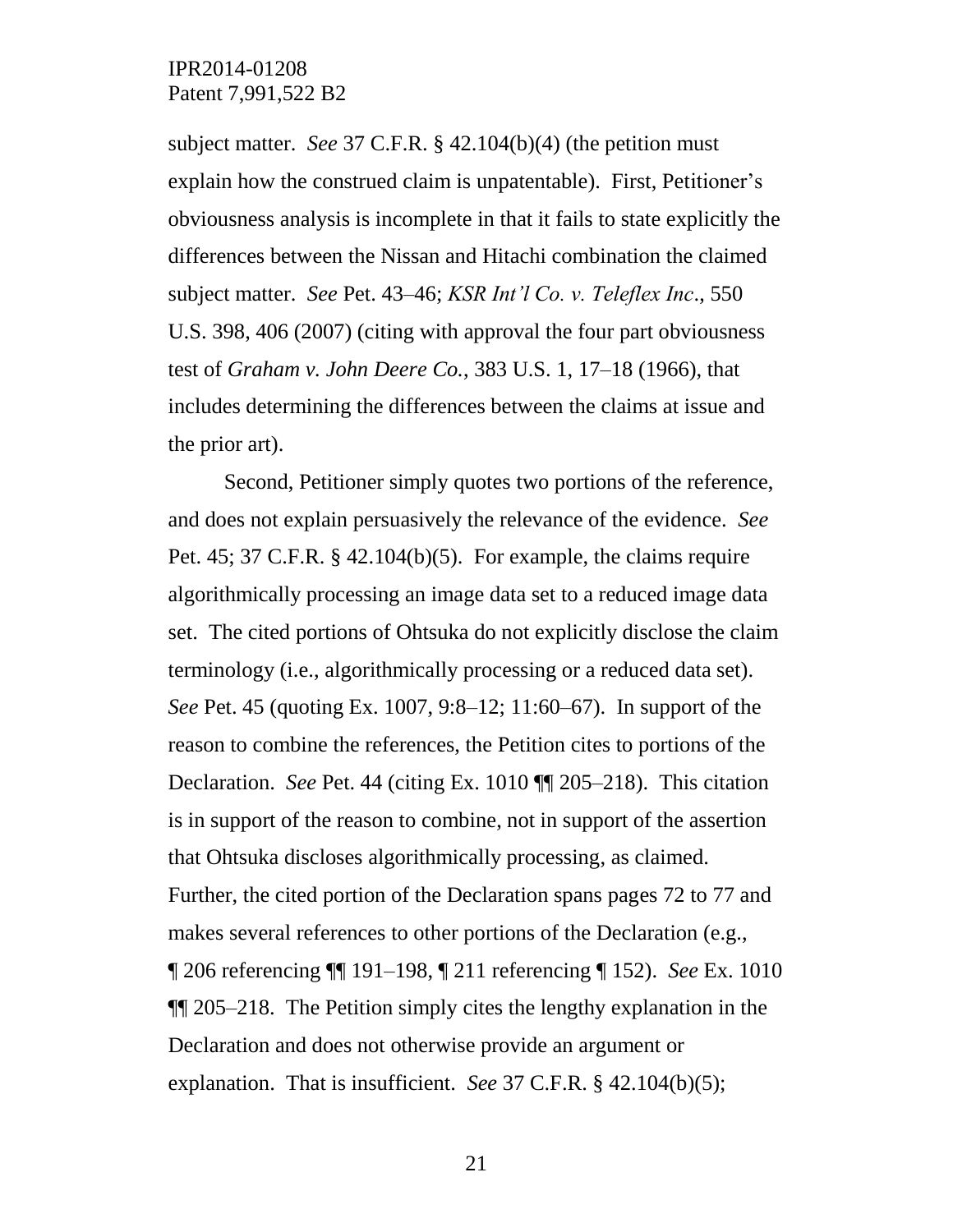$\overline{a}$ 

37 C.F.R. § 42.6 (a)(3); *see generally Cisco Systems, Inc., v. C-Cation Techs., LLC*, Case IPR2014-00454, slip op. at 9–10 (PTAB Aug. 29, 2014) (Paper 12) (expanded panel decision explaining that arguments not made in the Petition will not be considered).

Third, to explain how the references are combined to reach the claimed subject matter, Petitioner provides the conclusory assertions that the teachings are combined, and that Ohtsuka's reduced image data set functionality is incorporated in Hitachi. Pet. 44. Petitioner has not explained cogently how Ohtsuka's algorithmic processing is incorporated into the combined Nissan and Hitachi system.

Accordingly, Petitioner has not established a reasonable likelihood of prevailing in establishing that claim 16 is unpatentable over Nissan, Hitachi, and Ohtsuka.

The alternative ground based upon Nissan, Hitachi, and Broggi II suffers from the same shortcomings. In particular, Petitioner's obviousness analysis is incomplete in that it: fails to state explicitly the differences between the Nissan and Hitachi combination and the claimed subject matter, does not explain persuasively the relevance of the evidence, and presents conclusory assertions regarding how the references are combined.<sup>22</sup> See Pet. 43-46. Accordingly, Petitioner has not established a reasonable likelihood of prevailing in establishing that claim 16 is unpatentable over Nissan, Hitachi, and Broggi II.

<sup>&</sup>lt;sup>22</sup> We note that the Petition and Declartion of Dr.-Ing. Frahm, both cites to page 80 of Ex. 1009 (Pet. 46, Ex. 1011  $\P$  216) for support, but the exhibit does not contain that page.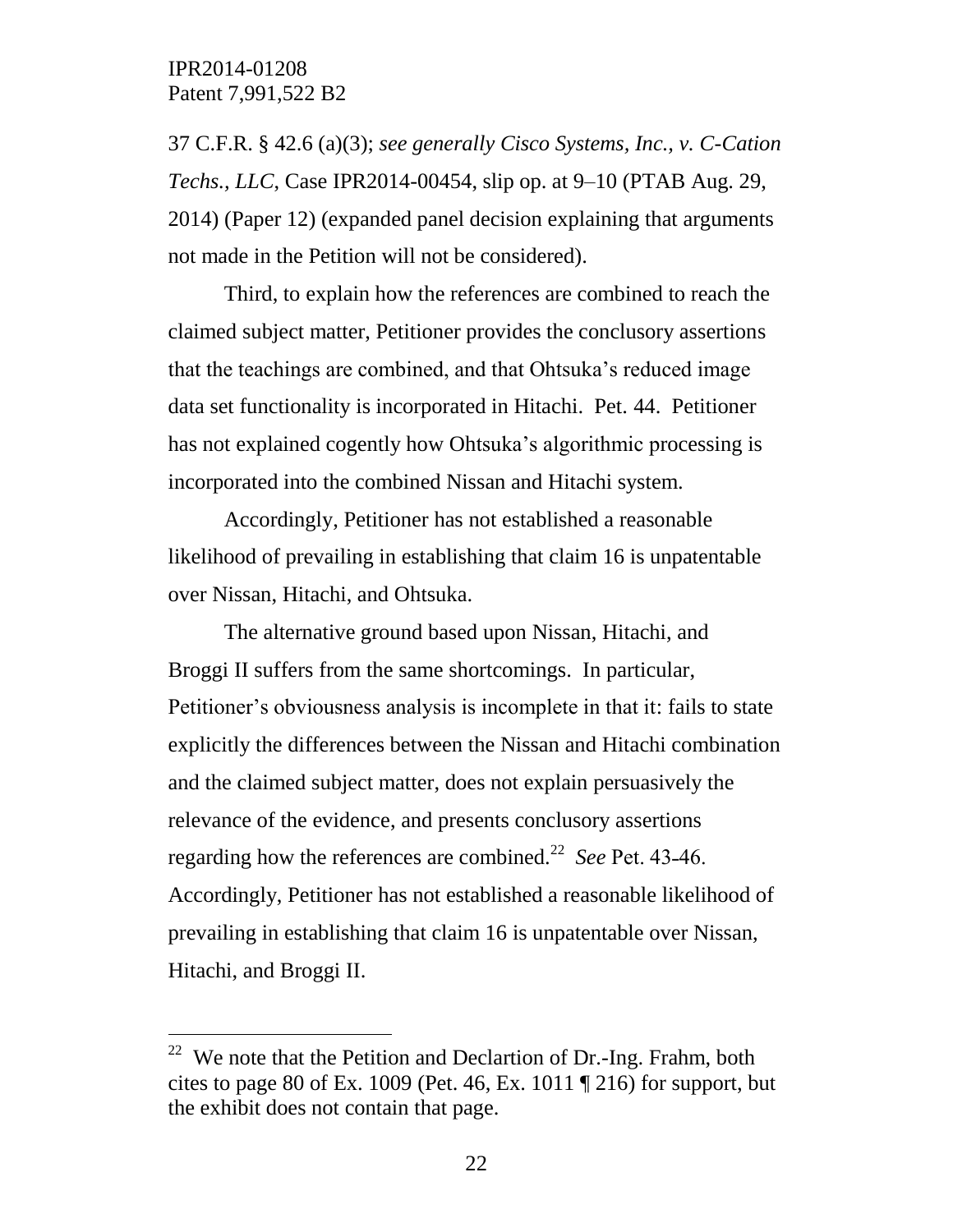$\overline{a}$ 

#### *D. Nissan, Hitachi, and Ohtsuka - Claim 17*

Claim 17 depends from claim 16. Petitioner contends that claim 17 is unpatentable over Nissan, Hitachi, and Ohtsuka, relying upon the analysis of claim 16 in the prior ground of unpatentability. Pet. 46–48. Therefore, this ground of unpatentability suffers from the shortcomings identified in the analysis of the previous ground of unpatentability, and Petitioner has not established a reasonable likelihood of prevailing in establishing that this claim is unpatentable over the asserted ground.

#### *E. Nissan, Hitachi, and Broggi - Claims 19, 23, 24*

Dependent claims 19 and 23 depend from independent claim 1, and dependent claim 24 depends from dependent claim 19. Petitioner asserts that claims 19, 23, and 24 are unpatentable over Nissan, Hitachi, and Broggi. Pet. 49–53. On the record before us, for the reasons that follow, we are persuaded that there is a reasonable likelihood that Petitioner will prevail in establishing that these claims are unpatentable. We address an argument applicable to all the claims and then address claims 19 and 23, individually.

Patent Owner contends that Petitioner has failed to establish that Broggi qualifies as prior art under any part of 35 U.S.C. § 102. Prelim. Resp. 41. Specifically, Patent Owner contends that neither the Petition nor the Declaration of Dr.-Ing. Frahm address the question of whether Broggi was publically available as of December 23, 2004.<sup>23</sup>

 $23$  Through a chain of continuations and a provisional application, this is the priority date of the '522 patent. Ex. 1001, 1.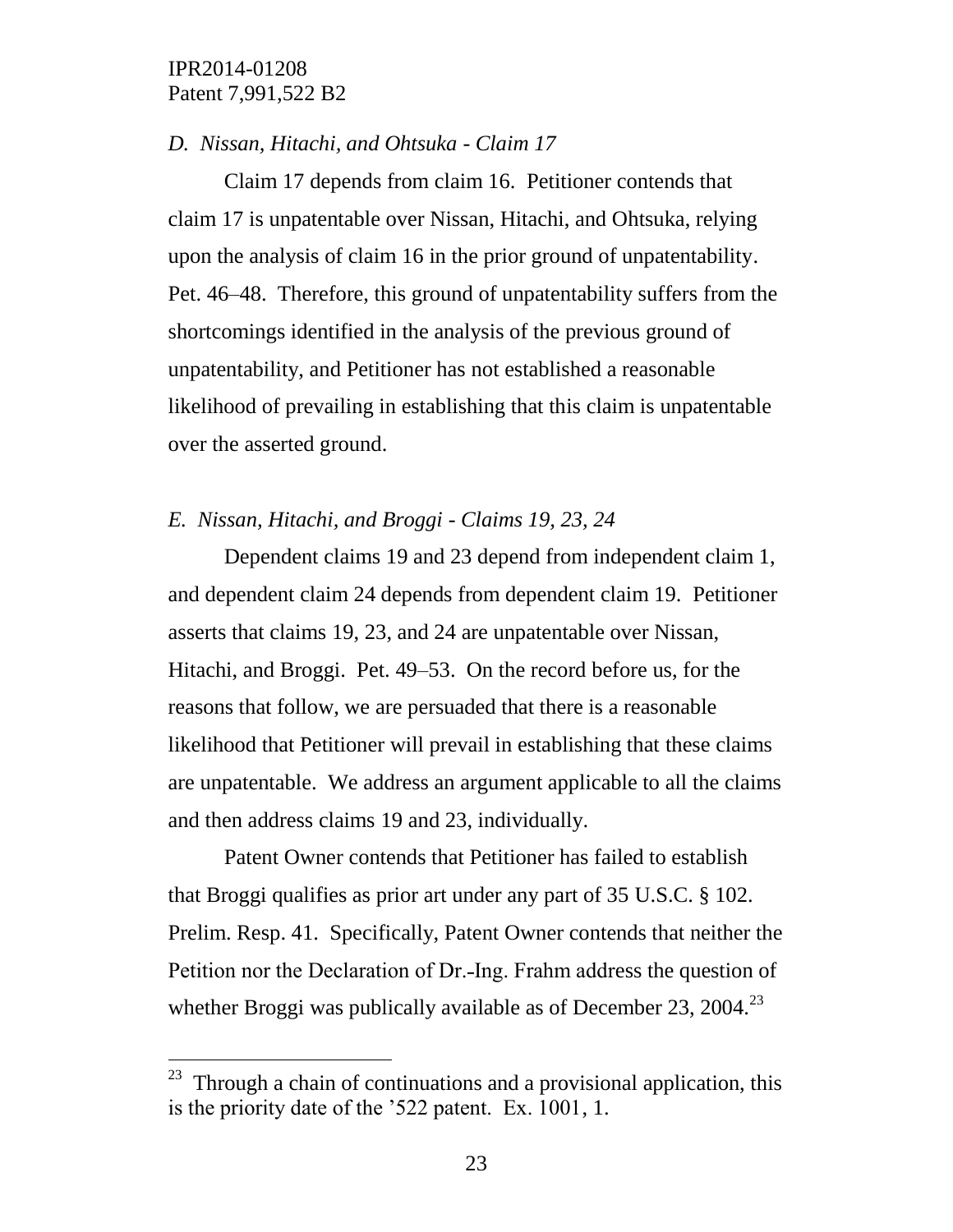$\overline{a}$ 

Contrary to Patent Owner's contention, Petitioner asserts the Broggi is prior art at least under 35 U.S.C. § 102(a). Pet. 8 (citing Ex. 1010  $\P$ [115–123). The Declaration of Dr.-Ing. Frahm states that Broggi is a publication that dates back to June 14–17, 2004, and was presented at the 2004 IEEE Intelligent Vehicles Symposium. Ex. 1010 ¶ 115. On this record, Petitioner has provided sufficient and credible evidence that Broggi is prior art. $^{24}$ 

Patent Owner makes additional arguments with regard to claims 19 and 23. Claim 19 depends from independent claim 1 and recites, "wherein said control is operable to distinguish between an object in the field of view of said imaging array sensor and a shadow of an object."

Patent Owner reasons that Broggi does not determine whether a detected object is a shadow because Broggi merely searches for the shadow under the car in order to find the box base. Prelim. Resp. 35. Petitioner asserts, and Patent Owner's argument acknowledges, that Broggi searches for a shadow. *See* Pet. 50 (Ex. 1010 ¶ 226). The fact that Broggi subsequently utilizes the location of the shadow to locate the box base does not negate that Broggi discloses locating a shadow. Consequently, Patent Owner's argument is unpersuasive.

With regard to the additional modification over Broggi, Petitioner states that it would have been obvious to further modify the combination of Nissan and Hitachi to include shadow detection as disclosed by Broggi to lower the false positive detection rate. Pet. 50

<sup>24</sup> *See also* 221 Decision to Institute, 20 (determining that Petitioner made such a showing with regard to Broggi).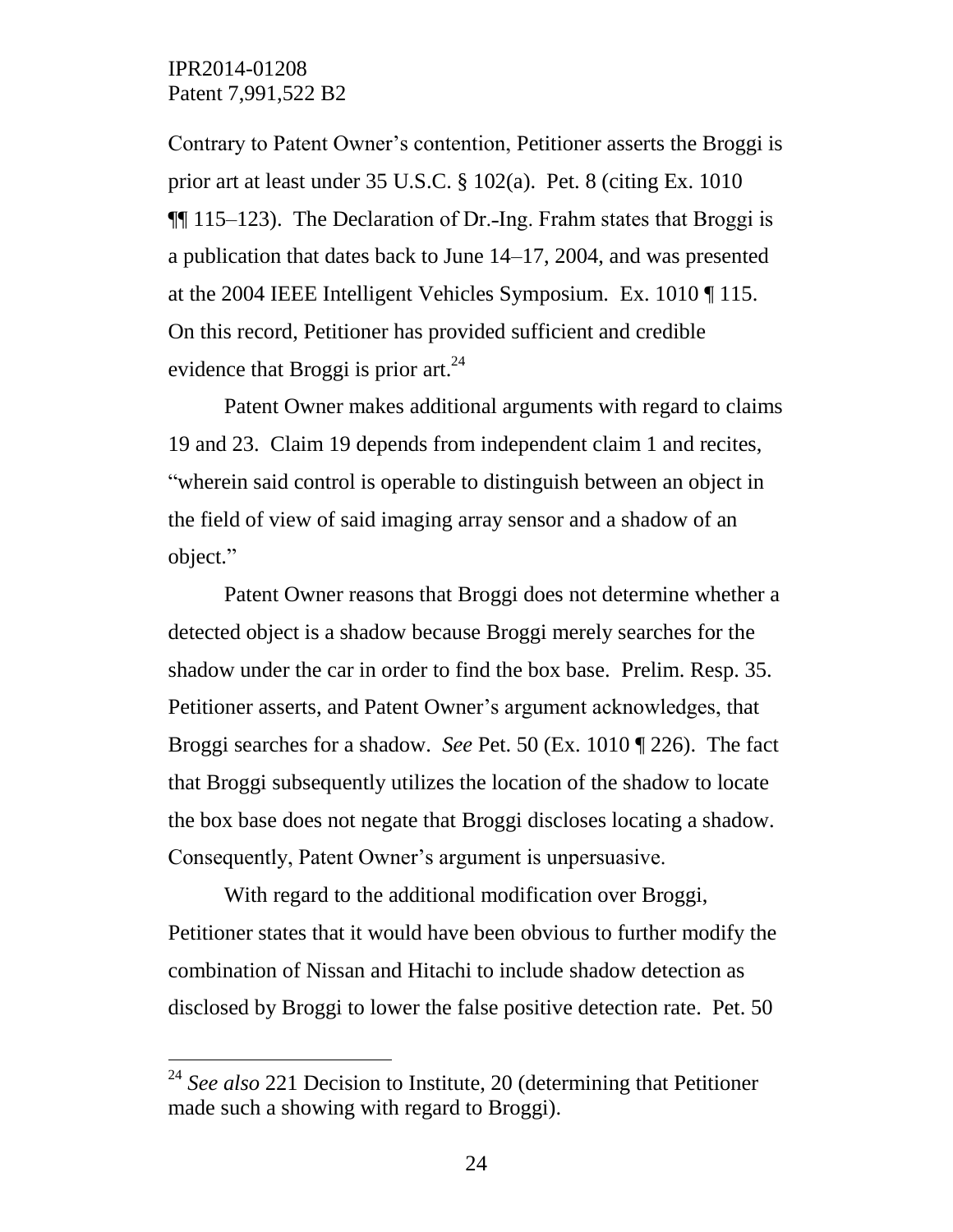(citing Ex. 1010 ¶¶ 224–227). Patent Owner argues that Petitioner's rationale is unsupported and merely conclusory. Prelim. Resp. 25. To the contrary, the Declaration of Dr.-Ing. Frahm supports adequately Petitioner's reasoning. *See* Ex. 1010 ¶¶ 224–227.

Claim 23 depends from independent claim 21 and recites, "wherein said control applies an edge detection algorithm to process data of said captured image." With regard to the additional modification over Broggi, Petitioner states that it would have been obvious to further modify the combination of Nissan and Hitachi to include edge-based object detection, as disclosed by Broggi, in order to limit the cognitive load on the driver. Pet. 50–51 (citing Ex. 1010 ¶¶ 228–232). Patent Owner argues that Petitioner's rationale is not supported by intrinsic or extrinsic evidence. Prelim. Resp. 25–26. Petitioner's reasoning is supported by evidence, and Patent Owner's argument is unpersuasive because it fails to address that evidence. *See* Ex. 1010 ¶¶ 228–232.

Having considered the Petition and Patent Owner's Preliminary Response, we determine that Petitioner has established a reasonable likelihood of prevailing in establishing that claims 19, 23, and 24 are unpatentable over Nissan, Hitachi, and Broggi.

#### *F. Nissan, Hitachi, Sun, and Bos - Claim 20*

Petitioner asserts that claim 20 is unpatentable under 35 U.S.C. § 103(a) over Nissan, Hitachi, Sun, and Bos. Pet. 53–56. On the record before us, for the reasons that follow, Petitioner has not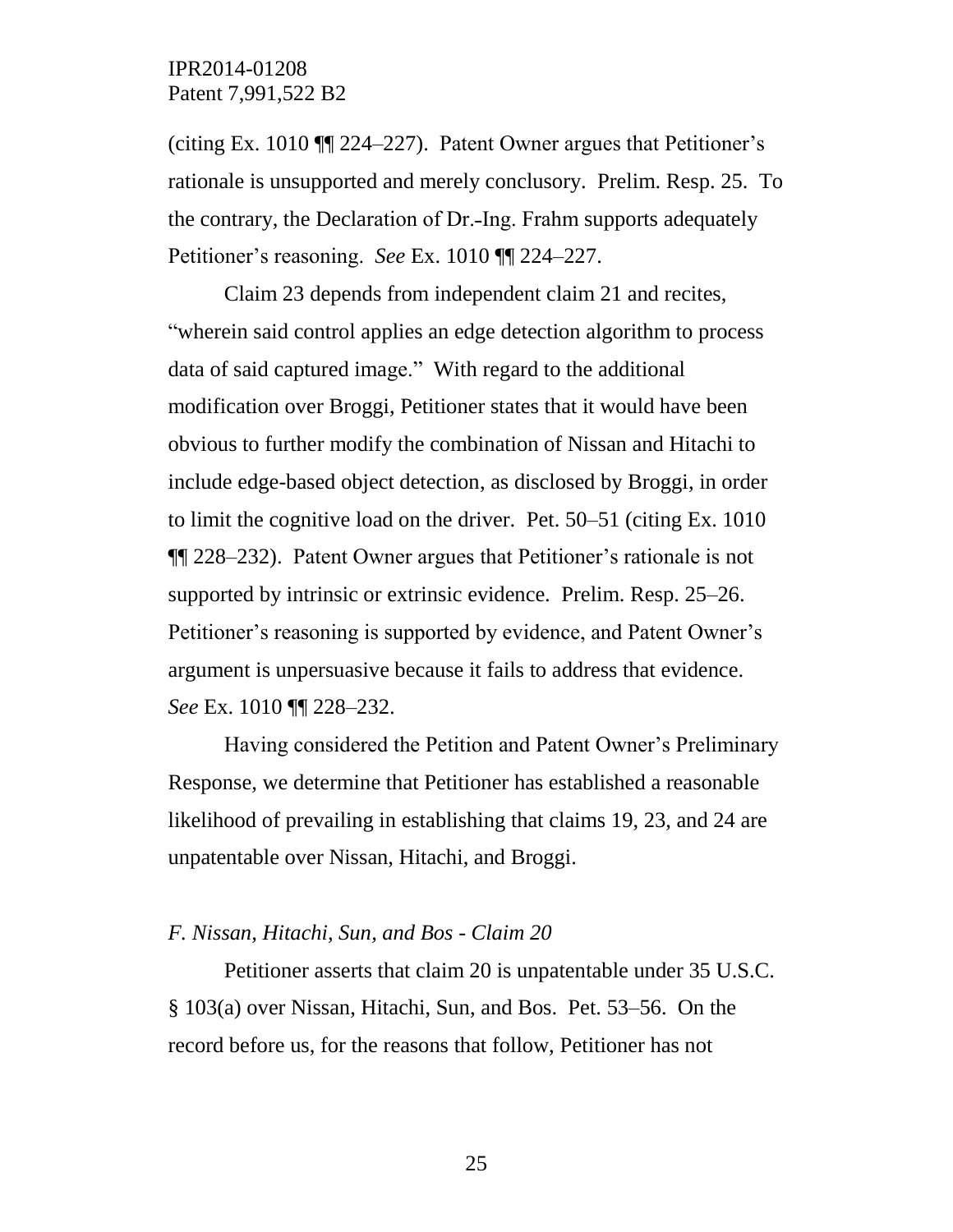demonstrated a reasonable likelihood of prevailing in establishing that claim 20 is unpatentable over Nissan, Hitachi, Sun, and Bos.

Claim 20 depends from independent claim 1 and recites, "wherein said control is operable to switch between daytime and nighttime algorithms in response to ambient light levels at the equipped vehicle."

Petition asserts that Sun discloses the need to use different algorithms during daytime and nighttime, and that Bos discloses a vehicle vision system with the ability to detect the ambient light level at the vehicle. Pet. 54–56. According to Petitioner, it would have been predictable to modify Nissan's system to be adaptable to changing light conditions as taught by Sun in order to make it as robust as possible. Pet. 54–55.

In support of the contention that Sun discloses using different algorithms during the day and night, the Petition provides the following quotation from Sun,

Most of the cues discussed above are not helpful for night time vehicle detection — it would be difficult or impossible to detect shadows, horizontal/vertical edges, or corners in images obtained at night conditions.

Pet. 55–56 (citing Ex. 1008, 3).

The quoted portion of Sun discloses that the cues discussed above (various types of knowledge-based methods of finding candidate vehicle locations in an image) are not helpful for night time vehicle detection. *See* Ex. 1008, 2–3. The use of different algorithms for day and night, however, is not mentioned. Petitioner simply quotes the reference without providing a cogent explanation of the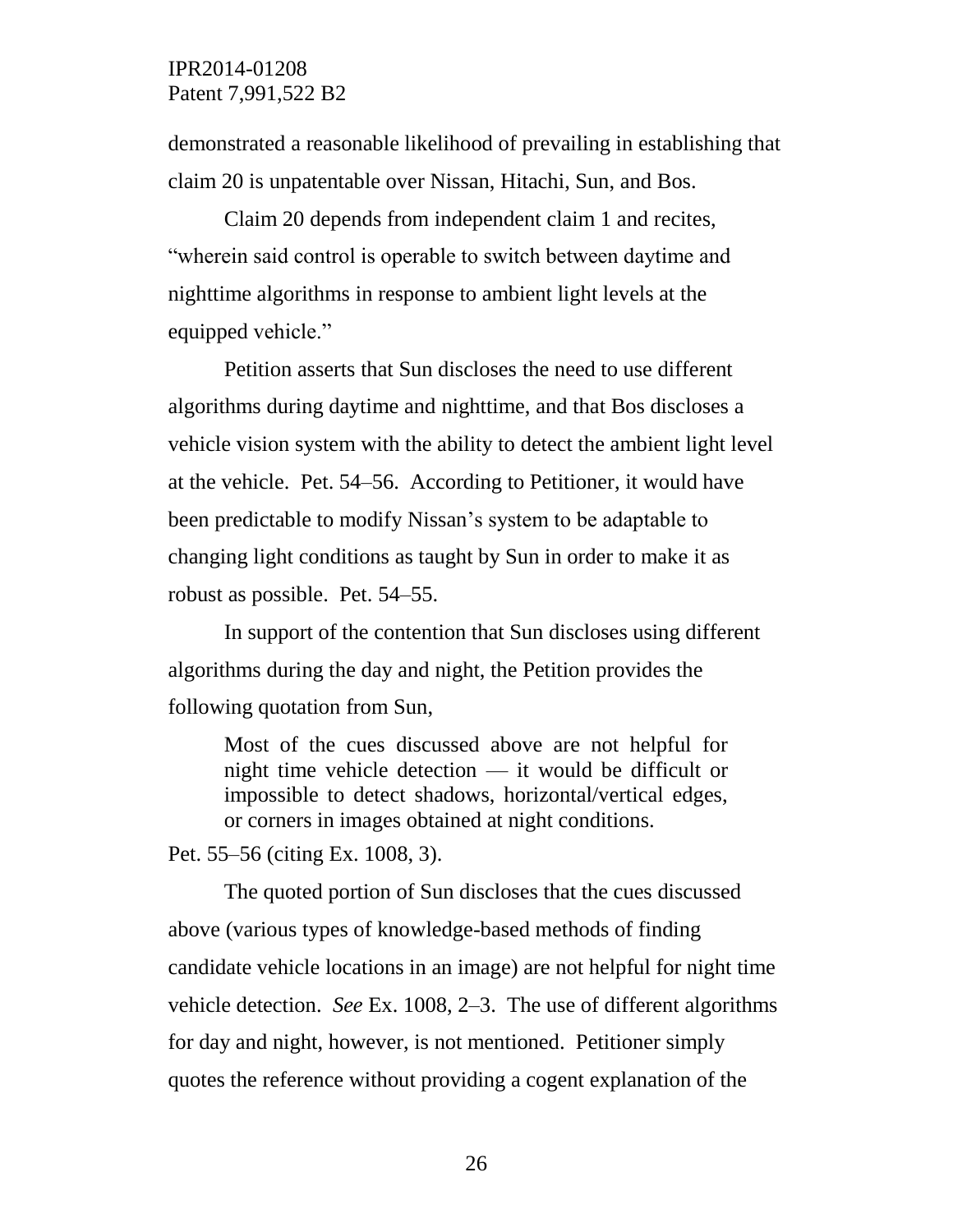$\overline{a}$ 

relevance of the evidence (i.e., how this disclosure corresponds to day and nighttime algorithms as claimed). *See* 37 C.F.R. § 42.104(b)(5).

Elsewhere, the Petition cites to the Declaration of Dr.-Ing. Frahm in support of the contention that Sun discloses the need to use different algorithms during the day and night. Pet. 55 (citing Ex. 1010 ¶ 129). The Declaration of Dr.˗Ing. Frahm repeats the portion of Sun quoted in the Petition. Ex. 1010 ¶ 129. This repetition adds nothing to Petitioner's analysis. The Declaration also states that Sun points to algorithms for day and night, such as disclosed by Cucchiara, and then quotes both a portion of Cucchiara and another portion of Sun. *Id.* (citing Ex. 1010, attachment J; Ex.  $1008<sup>25</sup>$  3). The Petition does not provide an argument about or explanation of this disclosure in Cucchiara. As detailed in the ground of unpatentability over Nissan, Hitachi, and Ohtsuka analyzed above, we will not consider an argument not made in the Petition.

This ground of unpatentability is deficient for at least these reasons. Consequently, we determine that Petitioner has not established a reasonable likelihood of prevailing on the ground of unpatentability asserted against claim 20.

## *G. Nissan, Hitachi, and Either Gutta or Breed - Claim 22*

Petitioner contends that claim 22 is unpatentable over Nissan, Hitachi, and either Gutta or Breed. Pet. 56–59. On the record before us, for the reasons that follow, we are persuaded there is a reasonable

<sup>&</sup>lt;sup>25</sup> The Petition cites to Sun as Ex. 1005; however, Sun is Ex. 1008.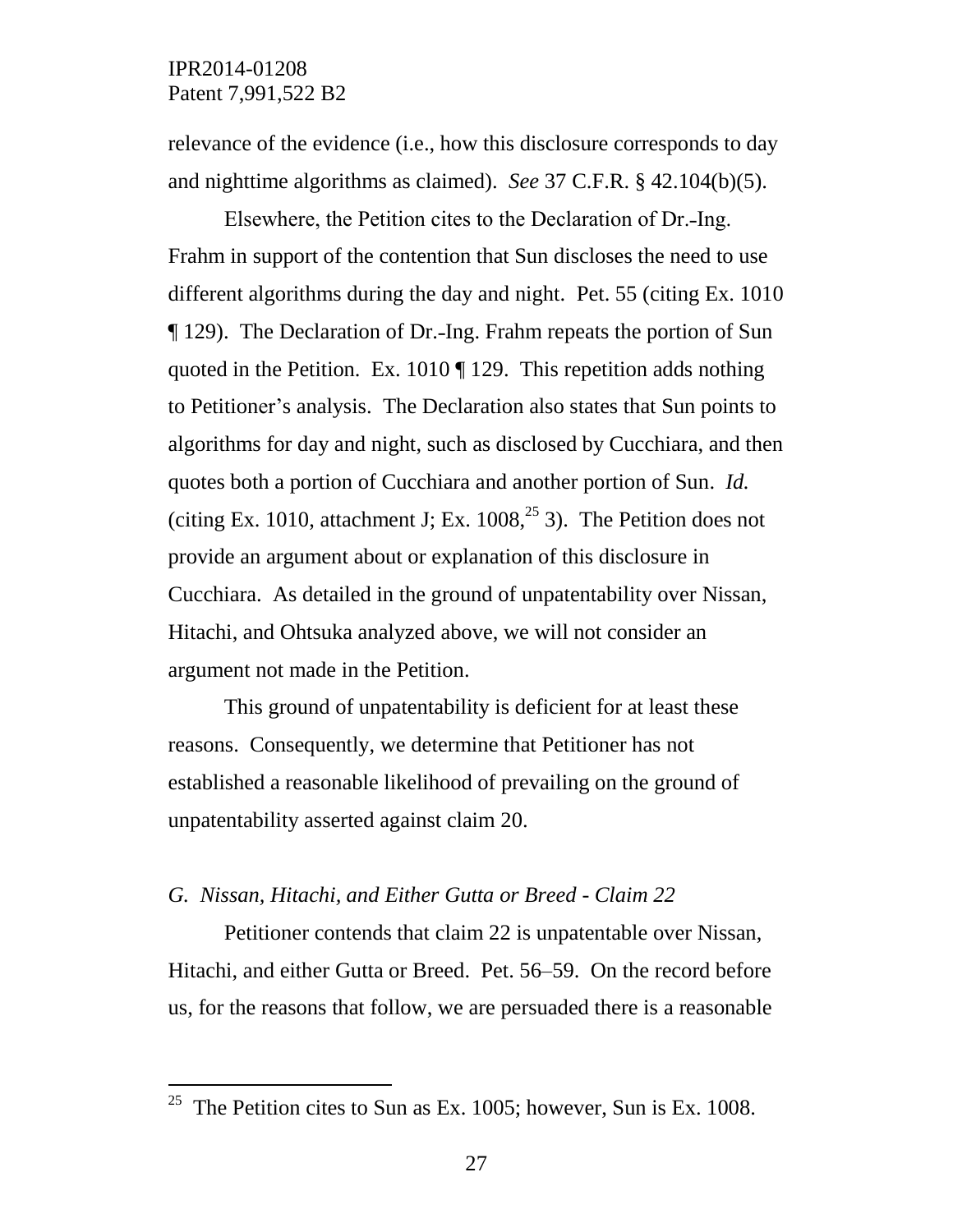likelihood that Petitioner will prevail in establishing that claim 22 is unpatentable.

Claim 22 depends from independent claim 1 and recites,

wherein said control is operable to alert the driver of the equipped vehicle that an object is detected at the side of the equipped vehicle in response to at least one of (a) the driver of the equipped vehicle actuating a turn signal toward the side of the equipped vehicle at which the object is detected, and (b) the driver of the equipped vehicle steering the equipped vehicle toward the side of the equipped vehicle at which the object is detected.

Patent Owner argues that the Petition lacks the analysis to establish a prima facie case of obviousness. Prelim. Resp. 27–28 (quoting part of a sentence found at Pet. 57).

Patent Owner's argument is a generalization that does not address effectively the merits of Petitioner's ground of unpatentability. Petitioner specifically alleges where each element of the claims is found in the prior art with citations by exhibit number to the specific portion of the evidence that supports the challenge. Pet. 56–59. With regard to the additional modification in view of Gutta, Petitioner reasons that it would have been obvious to further modify the combination of Nissan and Hitachi to take the motion direction of the car into account so that only potentially hazardous objects would be identified as disclosed by Gutta. Pet. 57–58 (citing Ex. 1010 ¶¶ 249–258). These contentions are adequately supported.

Having considered the Petition and Patent Owner's Preliminary Response, we determine that Petitioner has established a reasonable likelihood of prevailing in establishing that claim 22 is unpatentable over Nissan, Hitachi, and Gutta. We consider only the combination of

28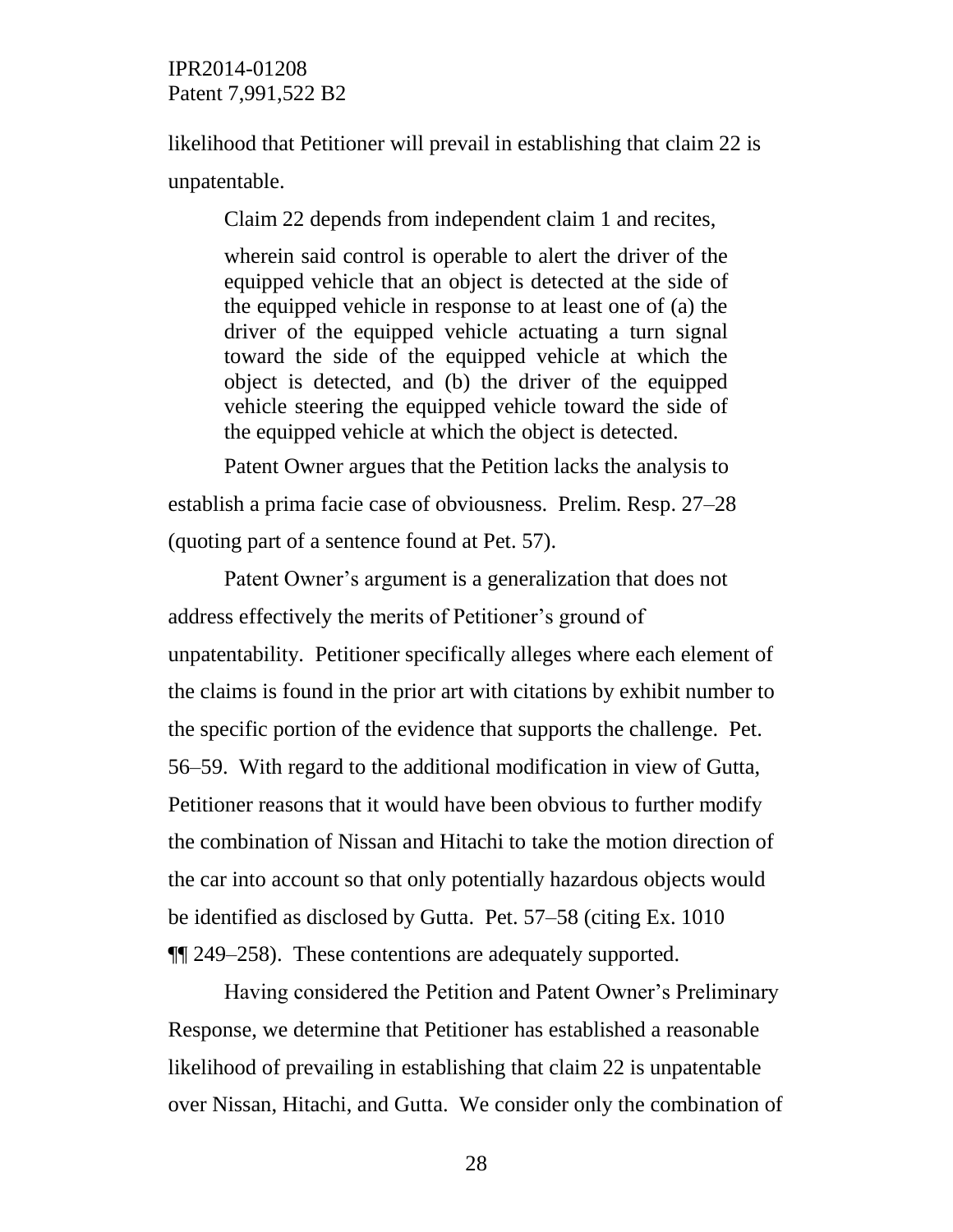Nissan, Hitachi, and Gutta because we institute on that ground, and because Petitioner does not articulate a meaningful distinction in terms of the relative strengths and weaknesses with respect application of Gutta or Breed. *Id.*; *see also* Prelim. Resp. 47 (arguing Gutta and Breed are redundant).

#### VII. CONCLUSION

For the foregoing reasons, we are persuaded that the information presented in the Petition establishes that there is a reasonable likelihood that Petitioner would prevail with respect to claims 2, 3, 5, 7, 11, 12, 18, 19, 21–26, 28, 32–35, 37, 40, and 44–46 of the '522 patent, but not with respect to claims 4, 16, 17, and 20.

The Board has not made a final determination on the patentability of any challenged claims.

#### VIII. ORDER

For the reasons given, it is:

ORDERED that pursuant to 35 U.S.C. § 314(a), an *inter partes* review is hereby instituted as to claims 2, 3, 5, 7, 11, 12, 18, 19, 21– 26, 28, 32–35, 37, 40, and 44–46 of the '522 patent on the following grounds:

- A. Claims 2, 3, 5, 7, 11, 12, 28, 32–35, 37, 40, and 44–46 under 35 U.S.C. § 103 by Nissan and Hitachi;
- B. Claims 18, 21, 25, and 26 under 35 U.S.C. § 103 by Nissan, Hitachi, and Gutta;
- C. Claims 19, 23, and 24 under 35 U.S.C. § 103 by Nissan,